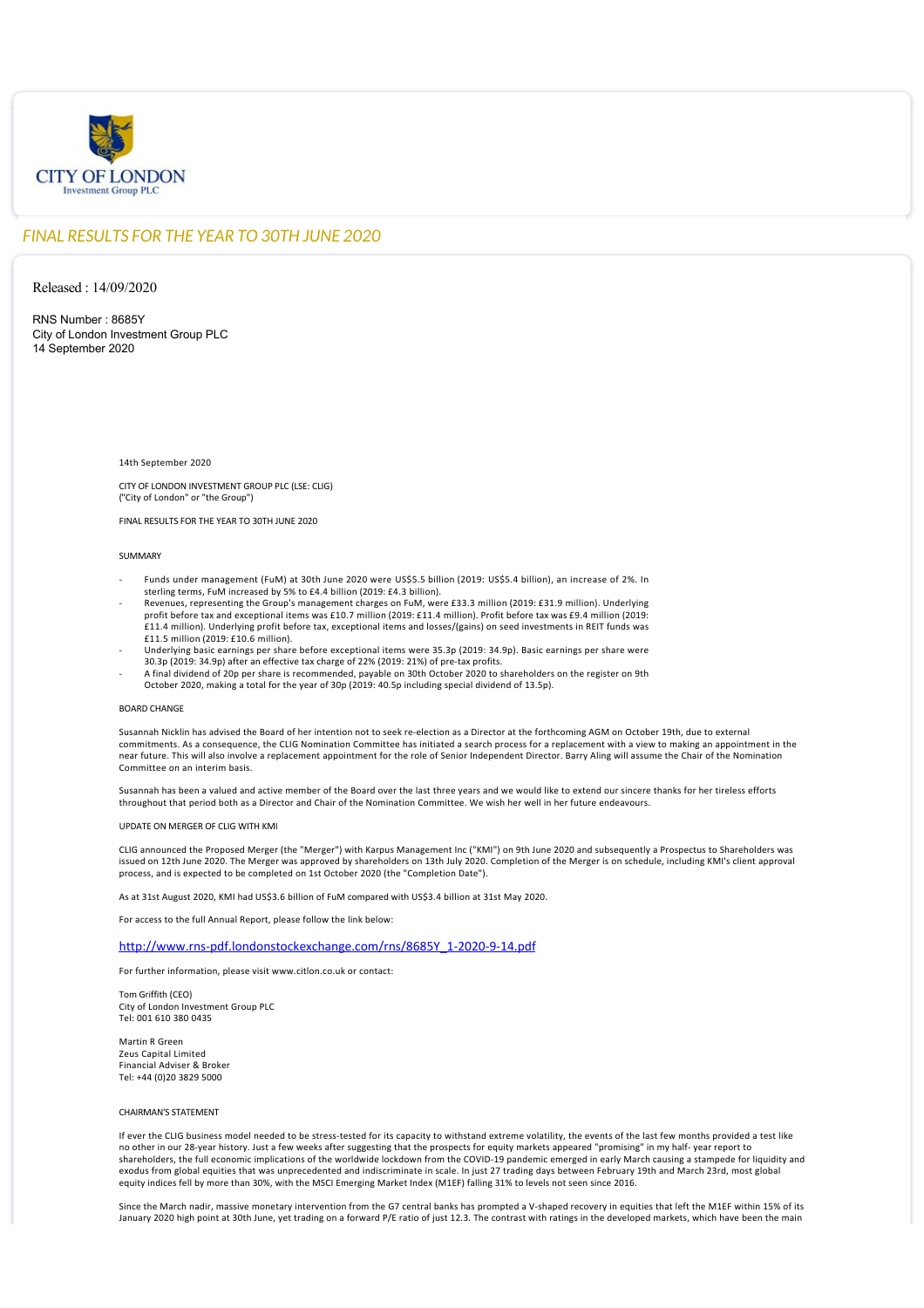beneficiaries of the liquidity injection, is stark with the S&P 500 trading on 21.7 times forward earnings. While the lower ratings for emerging markets should offer some protection against future volatility, the risk of a second wave pandemic has left all markets both apprehensive and brittle. Notably, and in contrast to the extreme volatility in equities, the quest for safe‐ haven assets throughout the recent turbulence resulted in a 9% positive total return from US treasuries over the year to 30th June 2020, as measured by the Bloomberg Barclays US Treasury index.

Inevitably and in tandem with market volatility, CLIG's FuM have gyrated significantly in recent months but, pleasingly, they rose by 2% over the full year to US\$5.5<br>billion and now stand at US\$6.0 billion as at 31st Augus employees in addressing a remote working environment over recent months, have combined to limit the impact of COVID‐ 19 to a manageable level. Of equal importance is the further significant progress achieved in growing the diversified products, notably the International strategy, which increased FuM by 71% in the<br>year to US\$1.2 billion and which now accounts for 23% of to assets more important than ever, I believe there are solid grounds for optimism for CLIG shareholders going forward and this brings me on to the second major development of recent months:

### Diversification

As I reported last year, a key strategic objective for the Group has been to diversify our revenue base away from undue reliance on a capacity‐constrained emerging market universe. Alongside the organic development of our diversification products, which continues unabated despite the COVID‐19 headwinds, we were also active for much of the last year in pursuing merger discussions with Karpus Management Inc. (KMI), a closed‐end fund (CEF)‐focused wealth manager, based in Rochester, New York with US\$3.5 billion FuM. These discussions culminated in the Merger Agreement, which was announced on 9th June 2020 and explained in detail in the Prospectus sent to shareholders on 12th June 2020. I am pleased to report that shareholders have since voted overwhelmingly to approve the merger with 99% voting in favour.

Under the terms of the agreement, CLIG will acquire the entire issued capital of KMI in exchange for the issue of 24.1 million new CLIG shares, nearly doubling the size of your Company. With 60% of KMI's FuM invested in fixed income assets on behalf of a high net worth (HNW) client base, this merger will provide a highly complementary fit to City of London Investment Management Company Limited's (CLIM's) equity‐ focused, institutional client business model. While the two operating companies will be run independently, the scope for operational efficiencies to be developed across both platforms should ensure both enhanced and less volatile returns for CLIG shareholders going forward. Completion of the KMI merger formalities is scheduled for 1st October 2020, at which point Tom Griffith will assume CEO responsibilities for the combined entity, while KMI will have the right to nominate two Directors to the CLIG Board in due course. As a result of close interaction between members of your Board and KMI management during the course of merger negotiations, I can say without hesitation that the positive<br>chemistry between the two teams has been pivotal in cementing the the CLIG fold later this year.

#### Merger post‐script

Throughout the extended negotiations with KMI over the last two years, financial advice to CLIG had been provided by Kevin Pakenham and his colleagues at<br>Pakenham Partners and it was with huge sadness, therefore, that we l conclusion of those negotiations. For over 20 years, Kevin provided the Group with invaluable advice on a range of potential opportunities, often preferring to dissuade rather than persuade and the fact that he will not see our transformative transaction concluded is a great disappointment to all at CLIG. Our sincerest condolences go to his family and colleagues for their loss.

### Results

The dislocation from the COVID‐19 pandemic, referred to above, had a marked impact on our results for the final quarter of the year ended 30th June 2020, although, as stated earlier, a sharp recovery in FuM towards the year-end mitigated the full impact somewhat. Exceptional costs associated with the KMI merger amounting to £4.0 million will straddle both the 2019/20 and 2020/21 financial years. Of this total amount, £1.2 million has been charged to the income statement in the year to 30th June 2020 with a further c.£0.5 million relating to share issue costs being carried on the balance sheet to be capitalised in FY21 on completion. Since these costs are exceptional and non-recurrent in nature, I propose to confine my comments to the underlying results excluding merger-related charges since these present a more accurate comparison of our operating performance year‐on‐year.

Profit before tax for the full year was £9.4 million (2019: £11.4 million). Underlying pre-tax profits for the full year of £10.7 million were down 7% on the previous year due mainly to unrealised losses of £0.9 million, arising on our seed investments in REIT funds, compared with a corresponding gain of £0.8 million in the<br>previous year. Diluted EPS for the year was 29.5p per share (20 34.4p per share (2019: 34.1p). As shareholders will be aware, the practice of seeding new products is integral to the development of a track record and while this can impact the Group's financial performance in either direction, as the last two years demonstrate, your Board remains fully committed to both this practice and the REIT sector, as offering material long-term growth opportunities.

Year end FuM of US\$5.5 billion were 2% ahead of the previous year's closing figure, of which 69% was attributable to the core Emerging Markets product, compared with 78% in 2018/19. Despite a slight reduction in our average revenue margin to 75bp for the year (c.74bp for the month of June 2020), net fee income rose by 6%<br>to £31.7 million, while continued tight cost controls result the previous year, reflecting a growing level of employee participation in the Plan. The EIP allows employees to forego a proportion of their cash bonuses to<br>participate in share awards, with matching employer contribution attaches great importance to the concept of employee equity participation as a means of aligning the interests of shareholders and employees. Over each of the four years in which the Plan has operated, more than 60% of our workforce has participated and this continues to be a key factor in achieving high levels of employee tenure, standing currently at an average of c.10 years across the Group.

### Dividends

The established policy of distributing a relatively high proportion of net profits by way of ordinary dividends has been well received by our shareholders over many years and the Board's objective is to maintain this policy notwithstanding a degree of profit volatility. In order to avoid undue swings in dividends and provide a relatively stable return to shareholders, the adoption of a 1.2:1 cover ratio is applied over rolling five‐year periods, thereby providing an additional metric that helps smooth distributions notwithstanding year-on-year volatility. Despite recent volatility, our cover ratio has increased sufficiently in the current year for the Board to recommend an increase in the final dividend to 20p per share, making 30p for the full year, at which level the rolling five‐year cover will be 1.25:1, after making full allowance for the exceptional merger costs referred to above. This final dividend of 20p will be paid on 30th October 2020 to those shareholders on the register at 9th October 2020. In parallel with the dividend policy, the Board has taken care over recent years to build meaningful cash reserves both to withstand negative shocks and fund potential exceptional costs such as those that have arisen in consummating the KMI merger. I hope shareholders will agree that our ability to increase dividends this year, despite the COVID‐19 trauma and the exceptional KMI merger costs, amply justifies our ongoing policy of balance sheet prudence. As stated at the time of the announcement, this merger has the potential to be earnings accretive in the first year, thereby allowing CLIG to remain a<br>debt-free company with sufficient positive cash flow to inves

#### Board

The changes among the executive members of the Board, which were highlighted in my interim statement, were fully implemented in the second half of the financial year. While Barry Olliff stepped down from an Executive to a Non-Executive (NED) role at the end of December, Carlos Yuste rejoined the Board at the<br>same time as Head of Business Development. Together with Tom Gr negotiations to a successful conclusion, a feat made considerably more difficult by the COVID‐related lockdown. Although the KMI merger has yet to be finally completed, I would like to extend my sincere appreciation to Tom and Carlos in advance of the merger closing date for their tireless efforts on behalf of the Group. As also noted at the interim stage, Tracy Rodrigues is now on leave of absence, having resigned from the Board at the end of March 2020.

Looking ahead to the year to 30th June 2021, the merger agreement with KMI includes the right to nominate two new Directors to the CLIG Board, one Executive and one Non-Executive, and a decision on those appointments will be made following completion in October. In tandem with these appointments, Barry Olliff has agreed to extend his tenure as a NED for an additional year to the 2021 Annual General Meeting. Through his long‐standing professional contact with KMI's founder, George Karpus, Barry was instrumental in opening exploratory merger discussions in 2018 and has played an important role in the subsequent negotiations. Realising the gains from this merger will involve a very considerable effort over the course of next year and, given Barry's extensive experience at the CLIG helm, his wise counsel at the Board table through this period will prove invaluable. That apart, there were no changes among the NED members during the year but I would like to extend my warm thanks to them also for their unstinting support and advice through the exhaustive process of concluding the KMI merger.

Corporate Governance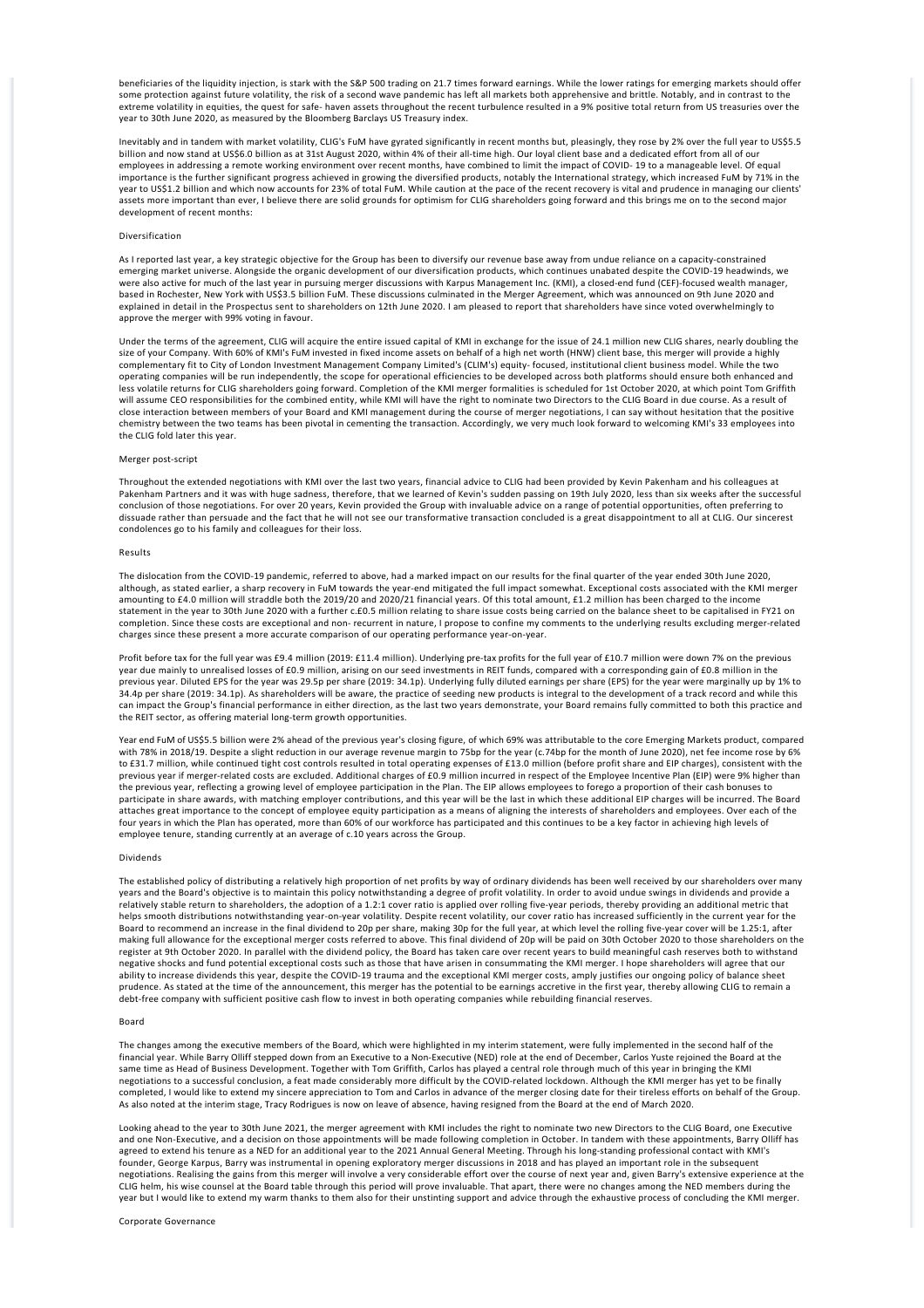The year to 30th June 2020 was the first year in which the 2018 UK Corporate Governance Code (Code), which places increasing emphasis on the need for corporate and social responsibility towards all stakeholders, took effect and over the course of this year we have devoted considerable attention to its implementation. For many years, we have strived to maintain high levels of transparency and ethical standards in the conduct of our business on behalf of shareholders, clients and employees and these efforts have continued this year as detailed later in this report. We are acutely aware that a strong corporate reputation and stakeholder loyalty can be lost in an instant through carelessness, risk or poor judgement, which is why your Board devotes considerable energy to monitoring these factors on a day-to-day basis. Nevertheless, while adhering closely to the concepts underlying good corporate governance, it is also our duty to highlight any areas where the Code, by which we are bound as a listed company, may not be fit for purpose and/or may clash with the CLIG ethos. In this regard, I would like to highlight executive remuneration.

The CLIG culture is rooted in a team-based approach from top to bottom, avoiding any hint of a star culture, which is common elsewhere in the asset management industry and which has led to some spectacular falls from on high. Rewards based solely on numerical performance can easily lead to undue risk‐taking, as was so obviously the case in 2008 and just as we avoid performance‐ based fee structures for clients, we are also careful to avoid an overtly formulaic approach to measuring performance when rewarding employees. The simplicity of our business model is such that our financial results can be measured very accurately within days of each month end and, with no proprietary trading activities and a totally transparent allocation of profits to the employee bonus pool, we believe it is entirely appropriate to distribute executive bonuses in cash in a timely fashion, just as we pay shareholder dividends in cash and in a timely fashion. It is called alignment and this matches our culture and links rewards with shareholder expectations, and is in full accord with Principle 'P' of the Code. I strongly urge shareholders to read the Report of our Remuneration Committee on page 63 of the full Annual Report as this seeks to explain our approach to the issue of executive compensation in terms which we believe are demonstrably in the best interests of CLIG's owners, as evidenced by our track record on employee tenure and comparative compensation levels.

However, this policy is somewhat at variance with the Code strictures which have been tailored in a one-size-fits-all framework that, inter alia, mandate significant deferral provisions. Despite compensation levels at CLIG being generally below our peer group, in some cases materially so, our average employee<br>tenure is c.10 years with very low turnover. A comparison of aver institutional asset managers reveals that total compensation at CLIG is slightly over half that of our peer group. Yet this fact seems to be less relevant to proxy advisers, when making voting recommendations to their shareholder clients, than the fact that there is no tick in the box marked "bonus deferral" on their Code check‐list. It is your Board's view that, given the levels of total compensation paid to executive management, any move towards compliance with the Code in respect of deferral would only serve to increase our aggregate levels of executive pay, thereby harming the interests of our shareholders.

The Code requires that at least half the Boards of listed companies, excluding the Chairman, should comprise independent non-executive directors. CLIG supports this stipulation which is designed to ensure good governance by protecting the interests of public shareholders. However, finding suitably qualified candidates to meet this threshold is a challenging process which can take many months, following which an exhaustive process of induction, training and familiarisation is necessary. CLIG will undergo significant transformation over the next two years as the merger with KMI progresses. The importance of a smooth transition and guidance from familiar, experienced and long standing Board members to senior management through this period will be vital. The Board believes that it is therefore appropriate to temporarily suspend the rigid application of the provision that the Board, excluding the Chairman, should comprise a majority of independent directors. Proxy advisors all too often disregard the Code's provision for flexibility. Your Board is aware of its responsibility to use such flexibility wisely and will share in more detail our plans for strengthening the Board's independence over the next twelve months.

In this report to shareholders, we have set out the actions taken this year to meet as far as possible the requirements of the Code and we remain fervent<br>supporters of the UK's leadership role in corporate governance initi there are certain areas where their interests may not be best served by an overtly prescriptive, box-ticking approach to governance responsibilities.

#### **Outlook**

In the absence of any certainty as to the course of the COVID-19 pandemic, it is impossible to predict with any confidence the outlook for the global economy in the<br>coming year. The fact that central banks appear determine wave" but volatility will surely remain the order of the day. For CLIG, the more immediate task is to consolidate the KMI business and capitalise on the broader revenue base that the merger brings to the financial results. As I said one year ago, our strategic objective was to achieve the "go-to" manager label within the<br>global CEF universe and the merger with KMI takes us firmly opportunities for growth as well as better defences against possible market headwinds.

Barry Aling Chairman 10th September 2020

### CHIEF EXECUTIVE OFFICER'S STATEMENT

This year marks significant milestones in the evolution of your Group as we continue to build upon the legacy created over the last 30 years. The first half of our financial year saw FuM reach US\$6.0 billion at the end of December 2019. The business was then stress‐tested by the global COVID‐19 pandemic beginning in March 2020. Despite these uncertain times and extremes of market volatility, we have accomplished two of our long- standing diversification goals. The Group<br>announced a corporate transaction in the form of its proposed mer Limited (CLIM) continued to diversify through the growth of our non‐ emerging investment strategies which now represent more than a quarter of our FuM.

Our ability to accomplish these long standing objectives during this volatile period were as a result of a sound business model focused on long-term client relationships, a strong balance sheet, and committed employees. On reflection, the continued evolution of the business during this period of uncertainty has only been possible as a result of effective long‐term planning and a team culture where, quoting the 19th century American writer Ralph Waldo Emerson, "Patience and fortitude conquer all things" resonates.

First and foremost in everyone's minds globally has been, and continues to be, the COVID-19 pandemic. The security, safety and well-being of our colleagues, their families, and our communities has been a priority since the beginning of the pandemic. Although FuM dropped significantly during the initial stages of the pandemic and the related market volatility, we did not reduce employee headcount or make significant decreases in compensation levels. While during a normal economic downturn of this magnitude we would have taken these steps to control costs, in this case our strong balance sheet allowed us to follow a different path. As in any relationship, there is give and take based on the facts at hand, and in this case it was in the best interest of clients, shareholders and employees that we remained fully able to respond to what would come.

We began planning for such a scenario, including the possibility of a pandemic, more than a decade ago while evaluating our traditional 'bricks and mortar' offsite solution. At the time, we chose to change course and work towards a distributed business continuity model with employees working securely from home. Frequent and consistent testing of secure remote access technologies has been of paramount importance to successfully transitioning employees to working remotely for an extended period of time. As regions around the globe implemented quarantine measures, we closed our offices and employees worked from home successfully from day one.

As many of you know from reading our reports over the years, we have continued to search for CLIG diversification opportunities, even whilst the non‐EM, organic diversification efforts at the CLIM level have made significant progress over the past several years. The proposed KMI transaction announced in June adds a<br>second, separate investment management operating company under the robust fund management business. As both KMI and CLIM share a focus on investment in CEFs, we have gotten to know the Company, and specifically their founder and largest shareholder, George Karpus, very well. KMI is an investment management business with a complementary client base focused on the US retail and HNW marketplace versus CLIM's institutional focus. We have had the opportunity to watch their business develop, get to know their core values, and monitor their performance and investment activity over multiple market cycles spanning more than ten years, which allowed us to see their commitment to their investment process and to their clients. Adding KMI will nearly double CLIG's market capitalisation and we believe it will reduce the volatility of the Group's earnings.

As New York City battled through increasing infection rates early in this pandemic, a news report reminded me of the previously mentioned Emerson quote when the report ended on an upbeat note with a focus on the two marble lions named Patience and Fortitude that stand watch outside the Beaux‐Arts Public Library in Manhattan. The lions, initially commissioned in 1911, were renamed in the early 1930s by the city's mayor at the time to represent the qualities that he felt New Yorkers would need to survive the deep economic depression being experienced during that period. These symbols of strength and resilience to New Yorkers during difficult times are representative of the culture at CLIG that stood out during this period of pandemic, quarantines, and market turmoil. My colleagues were of resolute mind and purpose in successfully managing your business and our clients' assets.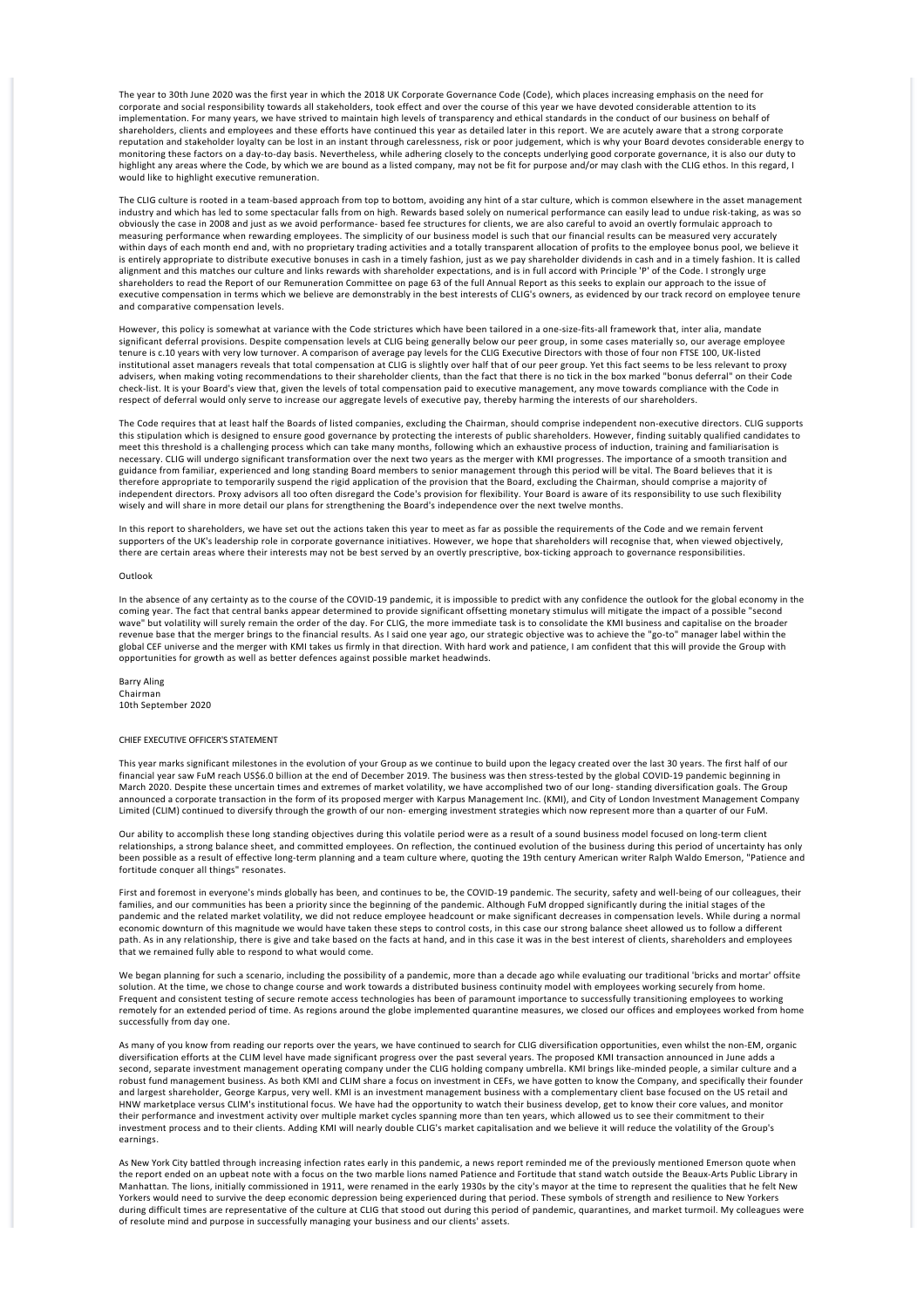Hard work is necessary, but not sufficient. Focus is necessary, but not sufficient. Grit is necessary, but not sufficient. A growth mindset is necessary, but not sufficient. Successfully navigating a growing business does not come from one singular thing, but rather a combination of many things over time. At the core must be sound planning, a patient company culture with the fortitude to keep calm and carry on when plans do not unfold as originally envisioned. I am proud to report that these core values shined through despite the global uncertainty, from both seasoned and newer colleagues, through to your Board of Directors.

### Executive Director report

In this year's version of the Annual Report and Accounts you will find a statement from the Group Director and Chief Investment Officer of CLIM, Mark Dwyer. Mark's statement reviews the longer‐term investment performance of the Group's strategies and equity markets over the past year.

### FuM flows and margin

The weighted average fee rate is c.74bp at FYE 2020, down from 76bp at FYE 2019, due mainly to the change in mix of assets in each strategy. Net inflows over twelve months in the International Equity CEF and Opportunistic Value (OV) strategies totalled c.US\$600 million balanced by net outflows of US\$275 million from the Emerging Markets (EM) strategy. The International and OV strategies now represent approximately 27% of FuM compared to 18% at this time last year. Net inflows of US\$250 million across strategies is our current projection for the next year.

The EM equity asset class remains out of favour, specifically in the United States, which is where c.94% of our clients reside (by FuM). The EM strategy has seen outflows over the fiscal year due to a combination of factors including clients' rebalancing after strong gains in EM over the second half of 2019. Some clients are<br>also redeeming in order to meet operating expense obligat practices of Chinese companies and the Chinese government overall is another factor putting pressure on the asset class.

The team managing the International strategy has seen steady inflows throughout the year, with net inflows received in eleven of the twelve months. Demand for International equity exposure by US‐based investors is high, and the team has a compelling investment thesis and risk‐adjusted performance.

The team managing the OV strategy thrives on volatile markets, and the March/April volatility provided this team with the ability to invest in historically wide discounts for our clients that are more "tactical" in nature. This strategy provides a nice diversifier to our business, as the clients are looking for a specific type of exposure, and return, usually over a defined time frame.

The Frontier CEF team had positive inflows during the year, but this has been muted by additional redemptions post‐year end.

The REIT team continues to patiently build their return history, as most institutional investors want to see a five year return history before investing. The team did receive a subscription from an existing EM equity client who sought exposure to EM Real Estate.

As shown on page 7 of the full Annual Report, this is the fourth straight year of positive inflows for the International strategy. The strategy has gained momentum with support from multiple large consultants in the US, and strong relative performance on behalf of our clients.

### CLIG share price KPI

CLIG Management has adopted two Key Performance Indicators (KPIs) based on the total return of CLIG over a market cycle, which are designed to provide shareholders with an indication of the return they should expect from owning the CLIG business.

#### The KPIs are:

OR

- ‐ Our share price to compound annually at between 7.5% to 12.5%
- ‐ Our share price to double the cumulative return of the M1EF

Our goal is to achieve one of the two over rolling five-year periods. These measures are meant to stretch the management team, without incentivising managers to take undue levels of risk.

For the five years ending 30th June 2020, CLIG's cumulative total return was 66.7% (10.8% per annum); this compares favorably with the 46.3% cumulative total return from M1EF. We therefore meet KPI #1, as the total return of 10.8% per annum is within the 7.5% to 12.5% target range. We do not meet KPI #2, as the total return did not double the cumulative return of M1EF, although it is outperforming M1EF over the five years.

For reference, since our listing in April 2006 on AIM through to 30th June 2020, CLIG's cumulative total return was 471.0% (13.0% per annum), which outpaced the target range in the first KPI. For the second KPI, M1EF's cumulative total return since CLIG's inception was 143.7%, so the second KPI has been achieved since inception.

#### Karpus transaction

As summarised in the Prospectus released on 12th June 2020, the CLIG Board announced that it entered into a Merger Agreement to acquire the entire issued share capital of Karpus Management Inc. (KMI), a US based investment management business, on a debt free basis, to be satisfied through the issue of new CLIG shares. On 13th July 2020, CLIG shareholders were supportive of the deal, approving the transaction overwhelmingly. The deal is expected to close on 1st October 2020.

The Board believes that the merger will be of substantial strategic and financial benefit to the Group and for all shareholders. While CLIG and KMI share a focus on investment in CEFs for their respective clients, the two businesses operate in quite separate and distinct market segments. Your Board believes that the complementary nature of these two asset management businesses will serve to improve the stability of revenues and profits over time and thereby reduce CLIG share price volatility, and that the merger has the potential to be earnings accretive in the first full financial year following Completion. Importantly, however, the Group will remain a pure‐play asset management business, and the Board believes that the performance of CLIM and KMI will have relatively low correlation in terms of earnings and asset class performance.

While we are confident that recent successes in achieving organic growth in the diversified products will continue, this transaction provides shareholders with the potential for a more stable and diverse source of income.

### Group expenses and profitability

Operating profit grew by 9% to £11.6 million (2019: £10.5 million) as a result of increased net fee income of £1.8 million (6%) as compared to 2019. Profit before tax fell by 17% to £9.4 million (2019: £11.4 million) primarily due to unrealised losses on the Group's seed investments in its REIT funds of £0.9 million and acquisitionrelated costs of £1.2 million charged during the year. As explained further in the Financial Review, total acquisition‐related costs are estimated to be approximately £4.0 million. Of this total, £1.2 million has been charged to the current year's income statement, £1.8 million is estimated to be charged to the income statement in FY 2021 and the balance of £1.0 million will be capitalised as share issuance costs in FY 2021.

### Cash and dividends

We strive to be transparent in our approach to managing the balance between maintaining adequate cash reserves and, on the other hand, maintaining an attractive dividend stream for the benefit of our shareholders. We seek to maintain adequate cash reserves to weather exogenous shocks and to enable the Group to take advantage of transactional opportunities, both of which arose in the course of the fiscal year. We also aim to distribute dividends at a sustainable level, through market cycles in what we acknowledge is a potentially volatile (EM) asset class. While we take nothing for granted, we are grateful to have managed<br>to navigate our way through the KMI transaction, sustain th dividend to shareholders that reflects the financial strength of the Group. As such, the Board is recommending a final dividend of 20p, which is an increase of 2p from last year's final dividend. This follows the 1p increase to the interim dividend.

Inclusive of our regulatory and statutory capital requirements, there is £14.6 million in the bank in addition to the seed investment of £3.8 million in the two REIT funds. The previously mentioned transaction to merge with KMI will be completed by issuing new shares, leaving a significant level of cash in the bank, exclusive of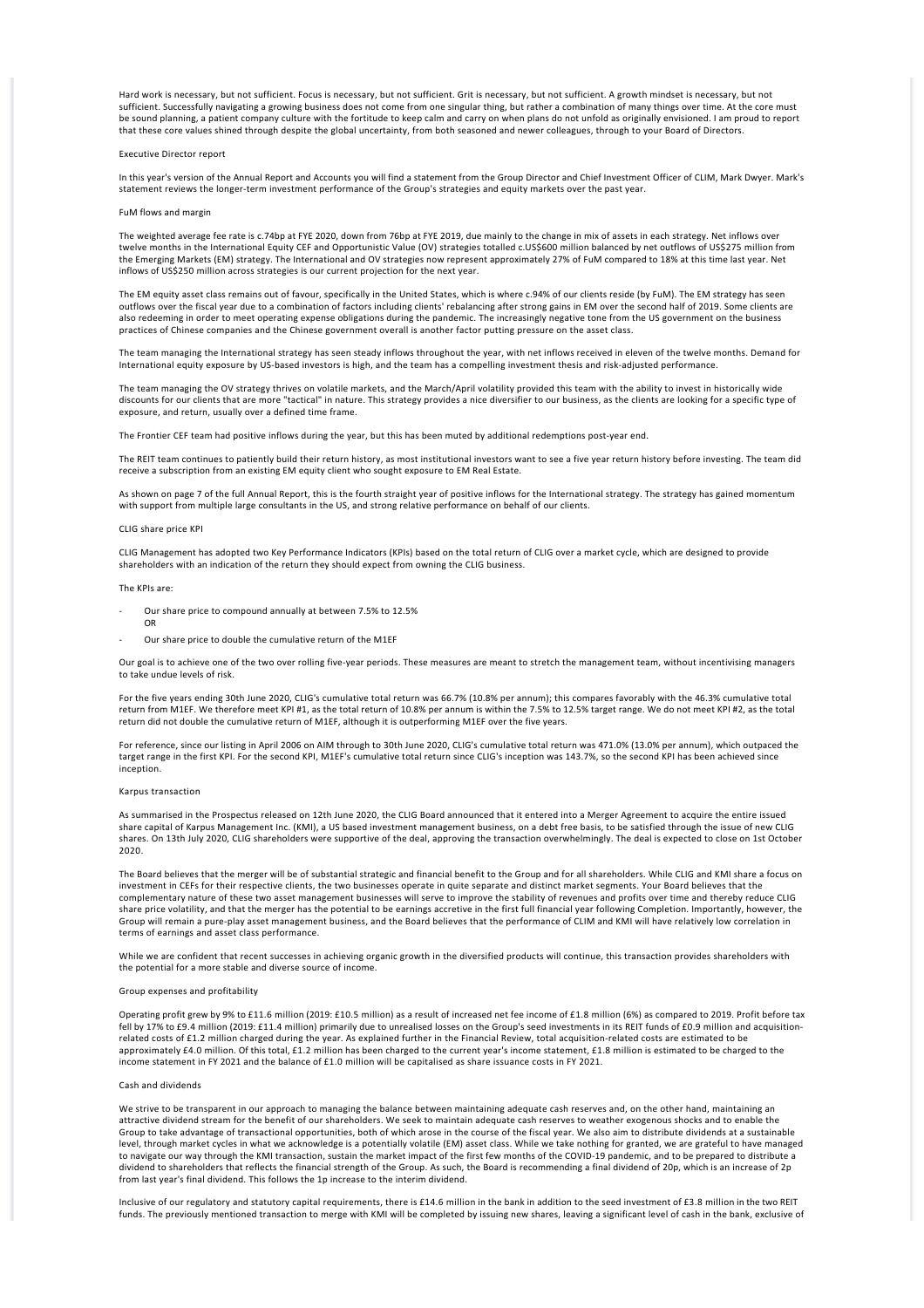acquisition-related costs of £2.3 million to be paid in FY 2021. We project that this cash allows us to manage the enlarged business through downturns without letting the external forces of lower fee revenue impact our service to our clients, or a reduced dividend to our shareholders.

Just as employees were retained during the recent period of uncertainty in order to ensure continuity for clients, our dividend payment rewarding the shareholders should reflect consistency with our dividend cover policy. Our dividend cover policy of 1.2x cover over a rolling five-year period remains ahead of the policy at 1.25x over the period and inclusive of the increased dividend. We will monitor, and report upon, the appropriateness of the 1.2x cover policy over the coming years, as we navigate the onboarding of the KMI business and cash flows.

### Dividend cover template

On 12th June 2020, the Group published the combined circular and prospectus in relation to the share consideration to be issued to stockholders in KMI on completion of the merger. The prospectus remains live until admission of those consideration shares on completion, currently expected to occur on 1st October 2020. Whilst the prospectus remains live, the Company is prevented under the Prospectus Regulation from providing our normal dividend template without the approval and publication of a supplementary prospectus. We will address this matter after the completion of the transaction.

#### EIP

We continue to be pleased with the enthusiasm that employees demonstrate for the CLIG Employee Incentive Plan (EIP). This plan allows employees to allocate a portion of their profit share, which is matched by the company, to purchase shares of CLIG that vest over the following five years for the Executive Directors and over three years for the rest of the employees. 65% of employees participated in the plan for FY 2020. In 2016, when the plan started, shareholders had previously approved an additional 5% of the pre-tax, pre-bonus, operating profit to cover the charge of implementing the plan. Our financial year-end 30th June 2020 is the final year for this 5% allocation, and thereafter, these awards will fall within the 30% limit of the existing profit share pool allocated to employees. We anticipate that a similar plan will be created for KMI employees, to encourage ownership of CLIG shares.

#### Update on finance department

As announced on 31st December 2019, Tracy Rodrigues, Group Finance Director, requested a leave of absence for family reasons and stepped down from the Group Board on 31st March 2020. Deepranjan Agrawal was hired in January 2020, and became the Head of Finance as of 1st July 2020 reporting directly to me, and manages the established and stable Finance team.

Deep's experience includes over sixteen years with Deloitte and recently three years with RSM in their audit practice within the asset management industry. Deep has a wealth of relevant knowledge having served a range of clients in the asset management industry including large and small investment managers, Investment Trusts and UK authorised funds. Deep completed his Master of Commerce degree from the University of Pune, India and is a Chartered Accountant.

#### Corporate governance and stakeholders

In his Chairman's Statement, Barry Aling makes clear that we welcome the changes and increased disclosures in this Report that come as a result of the 2018 UK Corporate Governance Code. We address our increased reporting obligations under Section 172 of the 2006 Companies Act on page 44 of the full Annual Report. You will also find increased disclosures on our remuneration policy, KPIs, and other corporate governance topics throughout the document.

We have always, from the issuance of the first Annual Report and Accounts after becoming a public company in 2006, explicitly recognised that the Group exists for the mutual benefit of our three primary stakeholders - clients, employees and shareholders.

I echo the Chairman's comments regarding our Group's culture of transparency and disclosure, and am in full agreement with him that CLIG will not blindly follow guidance if it does not reflect the best way for our business to be managed on behalf of our clients, employees, and shareholders. We will always recognise and balance the interests of our various constituencies in the management of your Company.

### Barry Olliff intended share stake

After his retirement on 31st December 2019 on his 75th birthday, CLIG's Founder Barry Olliff agreed to the Board's request to complete his term as a Non‐Executive Director. Now that the KMI transaction has been announced and is moving towards completion, the Board would like to extend Barry's role on the Board for a final year to maintain continuity and retain his insight and expertise.

Shareholders are reminded of Barry's previously‐stated intention to sell 330,613 shares at 450p, which is the balance of his 500,000 planned sale at that level, and then 500,000 shares at each of 475p and 500p, subject to relevant restrictions. As per listing rules, any share sales will be announced to the market after execution.

Barry is supportive of the transaction with KMI, and reinforced that support with his announced purchases of CLIG shares on both 19th June and 30th June, following the announcement of the proposed transaction. Barry intends to remain a large shareholder in CLIG post-transaction, but will continue to sell shares at the aforementioned levels in order to achieve his personal estate planning goals.

#### CLIG outlook

In conclusion, the efforts and support of my CLIG colleagues must be acknowledged. Thank you for your patience and hard work during the unique circumstances driven by the pandemic. And, on my behalf, please extend a thank you to your spouses, family, roommates, and other relationships for any inconveniences caused by working remotely during the pandemic. We look forward to having you in our offices again when it is safe and acceptable.

Secondly, thank you to our shareholders for your overwhelming support of the KMI merger. The Board and management are excited about the future of the combined entity and believe that the two investment management Companies (CLIM & KMI) will create an enduring and well‐balanced company. We look forward to integrating the strong‐performing KMI team into the CLIG framework and supporting two growing businesses.

Our focus on clients, employees, and shareholders will continue to be the way we look at our business. Our culture has been created to recognise and consider all of our constituencies, and it extends to the families of employees, communities in which we do business, communities in which our employees live, as well as the regulations that impact our business. With the components of a sound business model, strong balance sheet and committed employees, CLIG continues to evolve as intended and is well positioned for the year to come.

Tom Griffith Chief Executive Officer 10th September 2020

#### CHIEF INVESTMENT OFFICER'S STATEMENT

CLIM's investment teams have produced solid long‐term investment results for our clients. This was reflected in net inflows over the year. Total inflows were US\$0.3 billion driven by a significant increase in the International Equity closed‐end fund (CEF) strategy. Outflows were seen in the Emerging Markets (EM) Equity CEF strategy, a result of less active marketing and continued outflows from the EM equity asset class in general. Our objective is to keep the EM strategy assets around current levels (US\$4 billion) whilst the International strategy has paused active marketing following a two-year period of very strong asset growth. We will reappraise capacity at year end 2020. The Opportunistic Value (OV) strategy has significant capacity with a good long‐term track record and will remain the focus of marketing in the medium term. CLIM's two REIT strategies incepted in January 2019 have performed well. The EM REIT strategy has attracted small inflows from existing clients and we will be marketing these products more extensively as the track record builds. Our overriding objective when considering capacity and raising assets is our ability to generate alpha for our clients on a sustainable basis. In this regard we will not jeopardise long-term performance, and with it, longterm client relationships.

#### Performance

CLIM's process of buying cheap securities based on their discounts to NAV has stood the test of time for nearly three decades. Our investment horizon is five years, and over this period the International and EM strategies which comprise over 90% of FuM, are ahead of their benchmarks and their institutional peer-group averages. Over five years both strategies have benefitted from positive discount effects. Country allocation has been an important contributor for the EM strategy,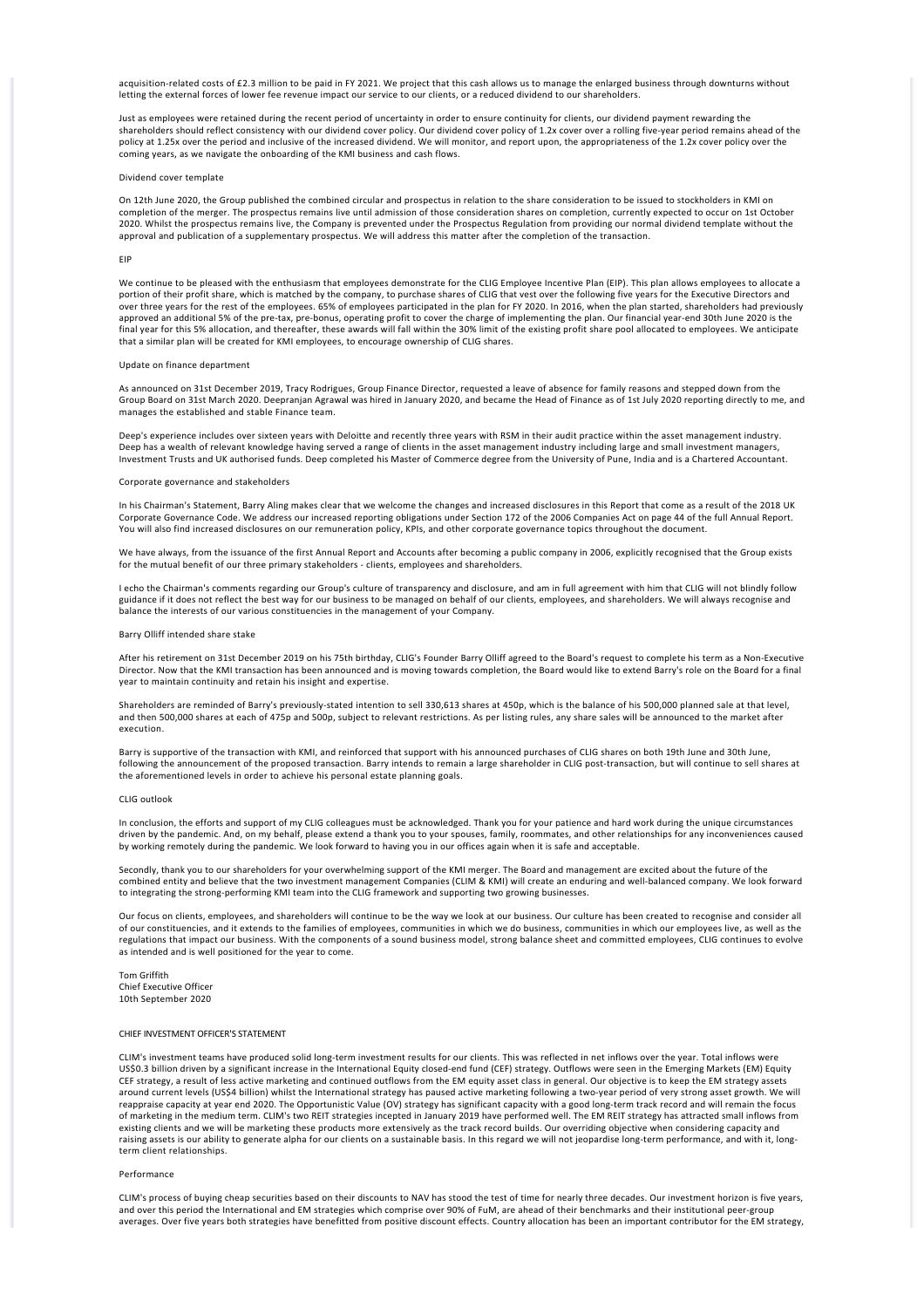less so for the International strategy however the latter has been influenced positively by strong NAV performance at the underlying CEFs. In the year to June 2020 both strategies had to contend with sharply wider discounts in Q1 2020, however they finished the period ahead of benchmark in gross terms. Both were assisted by good country allocation and the EM strategy in particular from strong NAV performance at the underlying CEFs. CLIM's OV and Frontier Equity strategies are behind benchmark on a five‐year horizon due to recent underperformance. The benchmark agnostic OV strategy is an unconstrained approach that generates alpha via concentrated portfolios of CEFs across all asset classes. Performance was adversely affected by wider discounts in the high yield credit and alternatives positions in March 2020. It's pleasing to note however that despite these short‐term headwinds the strategy remains well above the peer group average over five years.

The Frontier strategy had to contend with the outperformance of US listed, Argentine domiciled companies that we cannot access via closed‐end funds. Our preferred investments in Argentine investment holding companies trade well below book value but their attractions, in our opinion, have yet to be fully .<br>recognised by the market.

CLIM's REIT team have continued to develop very satisfactory investment performance. Both strategies are outperforming since inception. Although the absolute performance of the asset class has been weak in 2020, the long‐term outlook remains favourable. REITs are a tax advantaged wrapper of real assets that offer protection against potential inflation. They are supported in the meantime by attractive yields, relative to fixed income.

#### ESG

Best governance practice for CEFs helps to ensure that persistently wide discounts do not become entrenched so that NAV performance is better reflected in share prices. CLIM believes that fully independent boards are best able to take the necessary steps to achieve effective discount management. The cornerstone to our governance approach is therefore that boards should be fully independent from the investment manager. CLIM is also a firm advocate of conditional tender mechanisms in which poor long‐term NAV performance automatically triggers an option for shareholders to sell a proportion of their shares back to the CEF at close to NAV. Conditional tenders neatly ensure that managers' and shareholders' interests are closely aligned over a longer term investment horizon.

Our clients' top priority is superior investment performance but environment, social and governance (ESG) is of growing interest to all investors and we strive to apply best practice to our CEF strategies. CLIM intends to become a signatory to the UK Stewardship Code 2020, having been an early signatory to its predecessor.<br>We have also been a signatory to the PRI since 2015. In 1954 investment managers which securities they may or may not purchase but our approach, which is focused on disclosure and transparency, is a clear positive influence. For example, several CEFs now disclose their estimated carbon footprint relative to the benchmark equivalent.

CLIM's manager due diligence process includes an ESG assessment, incorporating climate change. Where possible, we use Sustainalytics' data to focus on material ESG risk as the basis to challenge investment managers on their own ESG process. While we don't set ESG targets it's interesting to note that in aggregate, CLIM's portfolios typically exhibit ESG risk that is lower than their benchmarks.

CLIM incorporates ESG analysis into its investment process because effective stewardship in a CEF context implies lower discounts. In recent years, CLIM has published an Annual Stewardship Report which is available on our website. It sets out the principles underlying our approach to stewardship and highlights some of the significant outcomes of our stewardship activity.

#### CEF issuance

The closed-end fund universe continues to offer ample scope to generate alpha for our clients. New issuance, which will generally provide tomorrow's discount anomalies, was robust in 2019. Indeed, we saw close to record capital raising in the UK with eight CEF IPOs and total capital raised including secondary issuance of over US\$11 billion. Additionally, there were 10 new CEFs launched in the US and total new capital raised of US\$5.6 billion. There was also significant new issuance in mainland China ‐ over 20 new investable equity CEFs were launched raising approximately US\$4 billion whilst significant issuance of fixed income CEFs also came to market. In Australia eight new funds raised over US\$2 billion which was augmented by secondary issuance exceeding US\$1 billion.

### Outlook

The last twelve months will undoubtedly be remembered more for the business and economic disruption brought about by authorities' reaction to the pandemic via containment measures than the ultimate impact on global markets. Indeed, with one year gains of 3.4% in the MSCI world index (equities) and 4.2% for the Barclays Global Aggregate index (bonds) one might reasonably question the relationship between risk assets and the real economy at all. In our opinion, there is a link, and a strong one over time. Currently however investors appear to be looking through the significant declines in earnings expected in 2020 (approximately<br>15%) and instead to the expected recovery in 2021. Confidence

- 1 the significant fiscal and monetary stimulus delivered by central banks and governments since March ‐ this will "tide over" many businesses that may otherwise have turned insolvent this year;
- 2 a growing realisation that the pandemic and the damaging impact on business from containment measures will eventually pass; and
- 3 optimism that a healthcare solution in the form of a vaccine will be developed faster than the usual three to eight-year cycle allowing consumer behaviour, given time, to fully recover.

Given that monetary authorities have and will likely continue to maintain interest rates at low levels so the rate at which future cash flows are being discounted today is lower than it was 12-18 months ago. The present value of those future cash flows is today, higher than it otherwise would have been. This is one reason why very long duration assets, from century government bonds to mega-capitalisation technology stocks have performed so well.

As time passes the pandemic will fade from memory, like the natural disasters, financial crises, terror attacks and wars of the past. Of course there will be changes in the way we live, there always are ‐ the human race adapts quickly. Air travel changed forever after 9/11; nuclear power was deemphasized after Chernobyl and again after Fukushima. Russia remains sanctioned by the West over the Crimea annexation seven years on. The bloated levels of government debt taken on to keep businesses solvent through the containment will be reduced over time via a combination of (eventually) higher taxation and potentially greater than expected inflation on a three to five‐year view.

Equity valuations appear overextended in the US whilst fixed income markets with global government yields of 0.5% and corporate yields of 1.7% offer paltry real returns over any meaningful horizon. We are fortunate to be investing predominately in international ex‐US equity markets where equity valuations are less stretched than in the US. In particular EM currently trade at a discount of approximately 30% to developed. EM also stand to benefit from the eventual cyclical recovery in economic growth driven by abundant stimulus. In our view they offer excellent potential for superior real returns on a 5‐10‐year horizon.

We do not have any particular insight into when the pandemic will eventually pass, albeit it will. Sino-US tensions are likely to survive the pandemic as the key driver of volatility in risk assets for many years, potentially decades to come. In this regard the risk from the conflict may intensify ahead of the US election which<br>in itself may present challenges to risk assets in the geopolitical or virus related hazards will pass. Continued significant retail participation in the CEF universe with sentiment predominately driven by entrenched behavioural biases will continue to have a measureable impact on discount volatility. More so whilst geopolitical and thus market uncertainty remains elevated.<br>This is the key support to long term alpha generation across o Trying to time the overall direction of risk assets in the short term remains a fool's errand in our view. Our clients pay a management fee and expect outperformance of the benchmark index in return, predominately via our ability to exploit CEF discount anomalies. Our competitive edge is certainly not<br>attempting to second guess when greed may turn to fear through a marke amidst a healthy CEF universe combined with a well-resourced and highly experienced investment team will ensure we continue to meet our clients' performance expectations over time.

Mark Dwyer Chief Investment Officer 10th September 2020

BUSINESS DEVELOPMENT REVIEW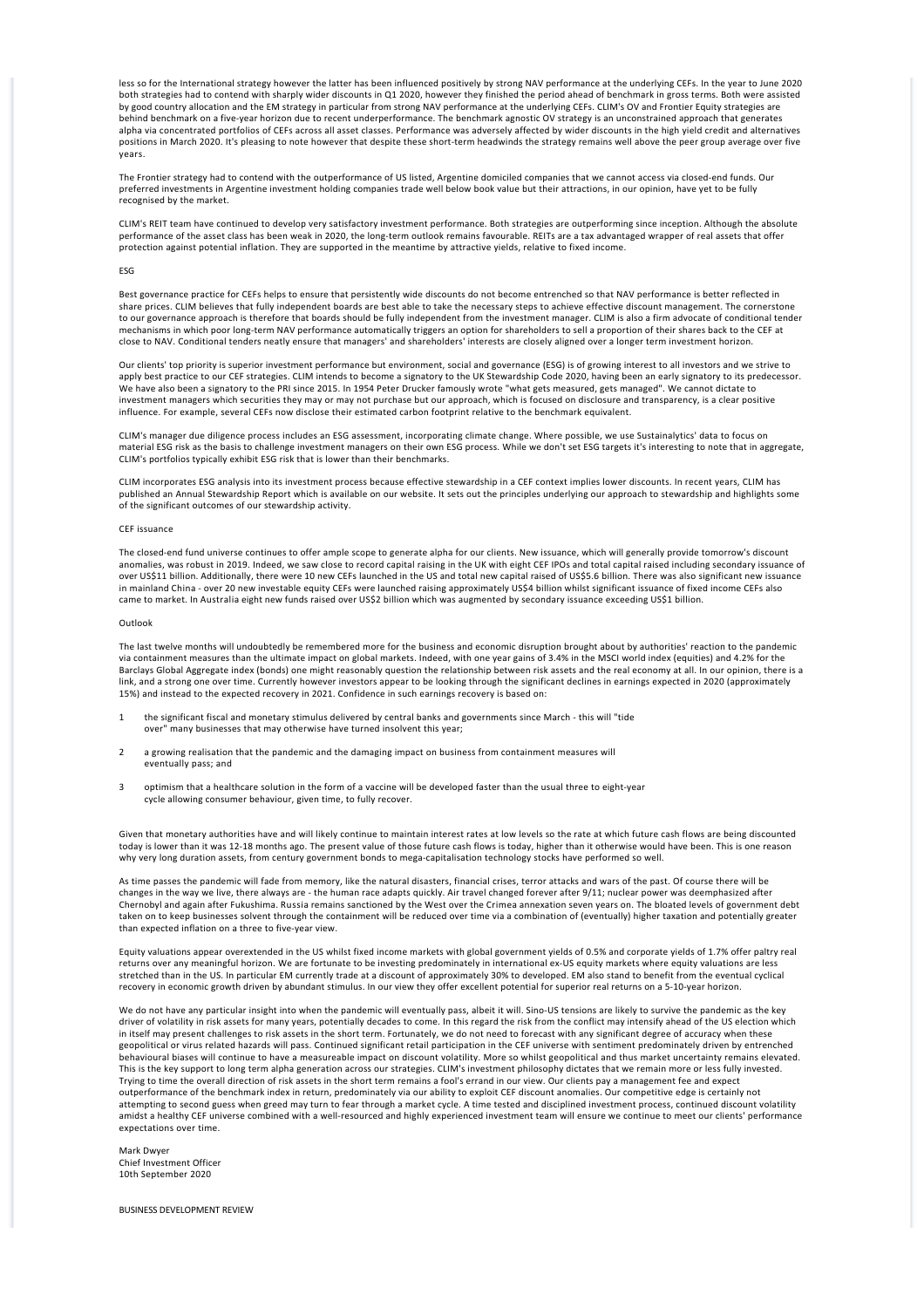### **Overview**

Long-term investment performance in the EM Equity CEF strategy remains strong, with first or second quartile results versus manager peers over the 3, 5 and 10year rolling periods ending 30th June 2020.

There were net outflows of US\$275 million in our core EM strategies, as clients rebalanced after strong gains in emerging markets over the second half of 2019.

Fundraising in the diversification products resulted in net inflows of US\$551 million in International strategies, and US\$46 million in Opportunistic Value strategies, while Frontier had US\$16 million of net inflows.

Diversification products now represent circa 31% of Group FuM, compared with 22% last year. These additional assets will assist in efforts to raise the profile of our extension CEF products with institutional consultants and plan sponsors.

#### Products

Additional FuM into our International and Opportunistic Value CEF products resulted in assets growing in these strategies by 71% and 10%, respectively, over the year.

The International Equity CEF Strategy (INTL) utilises our experience with CEFs in our core EM strategy to provide exposure to global developed markets.

Opportunistic Value CEF Strategy (OV) encompasses a variety of asset classes via CEFs and adopts a go anywhere approach. While this is a separate team from the team managing client assets in the emerging markets, both teams use the same methodology and internal operational resources. Both taxable and tax-exempt products are available.

The Frontier EM CEF Strategy is an extension of the EM core equity product focusing on the smallest or pre-emerging markets with high growth potential.

The REIT Strategies, EM and International, are focused on finding value within the global universe of listed real estate investment trusts.

#### Performance

The EM and INTL strategies outperformed over the year gross of fees, while the OV and Frontier strategies underperformed. Both the EM and INTL strategies benefitted from good country allocation. The Frontier strategy suffered from weak NAV performance, particularly impactful among Argentine holdings while the OV strategy suffered from negative allocation effects. In addition, as discounts widened significantly across CEF sectors, most notably in Q1 2020, all the strategies suffered to some extent from this factor over the twelve-month period.

The Global Emerging Markets Composite net investment returns for the rolling one year ending 30th June 2020 were ‐3.6% vs. ‐3.7% for the S&P Emerging Frontier Super BMI Index in USD.

The International Equity CEF Composite net investment returns for the rolling one year ending 30th June 2020 were ‐5.4% vs. ‐4.8% for the MSCI ACWI ex US in USD.

The Frontier Markets Composite net investment returns for the rolling one year ending 30th June 2020 were ‐22.7% vs. ‐12.7% for the S&P Frontier EM 150 benchmark in USD.

The Opportunistic Value Composite net investment returns for the rolling one year ending 30th June 2020 were ‐10.6% vs. 4.1% for the 50/50 MSCI ACWI/Barclays Global Aggregate Bond benchmark in USD.

### Outlook

Marketing efforts will continue to be targeted at investment consultants, foundations, endowments and pension funds. We will also continue to introduce our capabilities to family offices, outsourced CIO firms and alternative consultants. Our International and OV capabilities will be the focus of our product diversification and business development activities.

As previously announced, and subject to regulatory approvals and client consents, CLIG is scheduled to merge with KMI on 1st October 2020. Management believes the addition of KMI will bring added diversification benefits to CLIG due to the fixed income and developed equity strategies as well as a complementary wealth management client base. KMI will be run independently of CLIM by the existing management team, with no overlap of investment or relationship/client teams.

We look forward to updating on KMI business development in the February 2021 interim report.

#### FINANCIAL REVIEW

Group income statement and statement of comprehensive income

The Group income statement is presented in line with International Financial Reporting Standards (IFRS) but the financial information is reviewed by the management and the Board in a slightly different way, as in the table provided on page 34 of the full Annual Report. This makes it easier to understand the Group's results and clearly shows the profits to which the Group's profit‐share provision and Employee Incentive Plan (EIP) cap apply.

The Group's gross revenue comprises management fees charged as a percentage of FuM. FuM at 30th June 2020 were US\$5.5 billion compared with US\$5.4 billion at the end of last year, as a result of net inflows of US\$0.3 billion, offset by underperformance in the Opportunistic Value (OV) and Frontier strategies. Even though FuM ended the year only slightly higher than 2019, the average FuM for the current year increased by 5% from US\$5.1 billion in 2019 to US\$5.3 billion in 2020.

The Group's gross revenue has increased year‐on‐year by approximately 4% to £33.3 million (2019: £31.9 million). Increase in revenue is primarily due to higher FuM during the year as mentioned earlier along with a weaker sterling against the US dollar, with an average GBP/USD rate of 1.26 this year compared with 1.29 last year. The increase is however offset by a general fee erosion and the mix of business, with the non-Emerging Market strategies, which attract lower fees, now representing 31% of FuM (2019: 22%).

Commissions payable of £0.2 million (2019: £0.8 million) relates to fees due to third party marketing agents for the introduction of clients. The contract to which<br>these commissions relate was due to expire in October 2020 payment and settled the contract at a small discount.

The Group's net fee income, after custody charges of £1.4 million (2019: £1.3 million), is £31.7 million (2019: £29.9 million), an increase of 6% on last year. As a weighted average percentage of FuM, net fee income as at the end of the current financial year is c.74bp compared to 76bp at the end of June 2019.

The overheads for the year remained consistent at £13.0 million (2019: £12.9 million), and due to the increase in net income for the year resulted in a cost-income ratio of 41% (2019: 43%), arrived at by comparison to net fee income. The largest component of overheads continues to be employee related at £8.6 million (2019: £8.4 million). The increase in employee costs is comprised of £0.1 million on account of salary increases and the balance of £0.1 million relates to sterling weakening against the US dollar.

Total net income less overheads resulted in a profit of £18.6 million (2019: £17.0 million) to which the 30% profit‐share is applied, which including payroll related taxes amounted to £6.2 million (2019: £5.6 million).

The Employee Incentive Plan (EIP) charges amounted to £0.9 million (2019: £0.9 million) which is within the 5% (2019: 5%) of profit before bonus approved by shareholders. This 5% limit has been in place until the end of this financial year. Going forward the cost of the EIP will fall within the 30% profit‐share pool.

Investment loss of £0.9 million (2019: £0.8 million gain) primarily relates to the unrealised (losses)/gains on the Group's seed investments in its two REIT funds, launched at the start of January 2019. It also includes the unrealised losses relating to minority third party interests in the REIT funds of £0.2 million (2019: £0.2 million gain).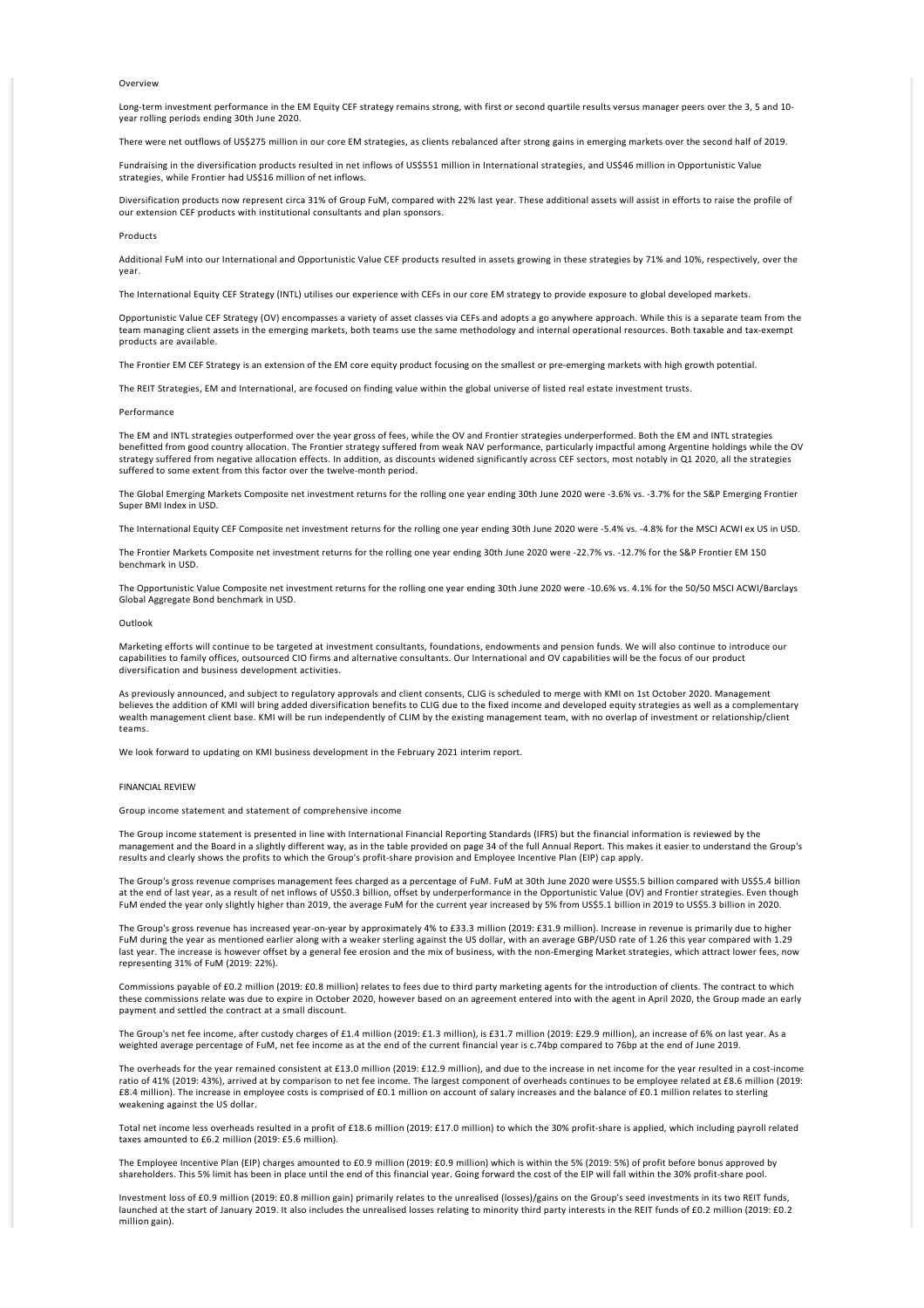Exceptional items are items of income or expenditure that are significant in size and which are not expected to recur. Such exceptional items have been separately presented by virtue of their nature to enable a better understanding of the Group's financial performance. Total acquisition-related costs in relation to<br>our proposed merger with KMI are estimated to be approxim as an exceptional item, £1.8 million is estimated to be charged to the income statement in FY 2021 as an exceptional item and the balance of £1.0 million will be capitalised as share issuance costs in FY 2021.

The pre-tax profit of £9.4 million (2019: £11.4 million), after a corporation tax charge this year of £2.0 million (2019: £2.4 million), at an effective rate of 22% (2019: 21%), results in a post-tax profit of £7.4 million (2019: £9.0 million), of which £7.6 million (2019: £8.8 million) is attributable to equity shareholders of the Company.

### Group statement of financial position

The Group's financial position continues to be strong and liquid with cash resources of £14.6 million accounting for 76% of net assets (2019: £13.8 million, 62%).

The Group had invested US\$5 million (£3.9 million) in seeding its two REIT funds at the start of January 2019. By the end of June 2020 these investments were valued at £3.8 million (2019: £4.5 million), with the unrealised losses (2019: gains) taken to the income statement. The Group is required to report under IFRS which outlines the basis of consolidation. Where the Group holds seed investments in funds that it manages there are a number of factors which determine if those investments should be consolidated or not. The Group's two new REIT funds were assessed to be under the Group's

control and therefore consolidated as at the end of June 2019. During the year, external investment was received in the EM REIT fund and it was assessed to be no longer under the Group's control and thus it is not required to be consolidated in the Group's financial statements. The International REIT fund is still consolidated on a line by line basis in the statement of financial position and includes third party investments, collectively known as the non‐controlling interest (NCI).

The adoption of IFRS 16 Leases has resulted in the identification and initial recognition of right‐of‐use assets of £2.2 million and lease liabilities of £2.1 million in relation to lease commitments for our office premises. There was also a small adjustment to the retained earnings amounting to £0.1 million as detailed in note 4<br>of the financial statements. Rental expense in relation to o 2020, rental expense has been replaced with depreciation of right‐of‐use assets amounting to £0.3 million and interest expense on the lease liability amounting to £0.1 million.

#### Other components of non‐current assets are:

•Property and equipment of £0.5 million (2019: £0.7 million), capitalised software licences of £0.1 million (2019: 0.2 million). The reduction is on account of the depreciation charge for the year of £0.3 million; and<br>•A deferred tax asset of £0.3 million (2019: £0.4 million) which is an estimate of the future corporation tax savings to be derived from the exercise of share options

in issue at the financial year end plus timing differences on when a deduction can be taken on the EIP awards granted in the US.

Liabilities include employee waived profit-share in respect of participation in the EIP, £0.7 million (2018: £0.6 million). These funds are held on account until such time the awards vest or are forfeited. On vesting they will offset the loan to the Employee Benefit Trust (EBT). On forfeiture the lower of the waived bonus or the market value of the deferred shares at that time will be paid to the employee. The EIP has had a consistently high level of participation each year since inception (>60% of Group employees), with the first tranche of awards vesting in October 2018. Only 16.5% (2019: 15%) of those shares that vested were sold in order to help cover the employees' resulting tax liabilities, leading to a very healthy 83.5% (2019: 85%) share retention within the Group.

Following the vesting in October 2019, £0.9 million (2019: £0.4 million) was offset against the loan to the EBT, funded equally by the employee waived profit-share account and the EIP share reserve account, the latter being the Company matching element.

In addition, Directors and employees exercised 108,875 (2019: 164,605) options over shares held by the EBT, raising £0.4 million (2019: £0.5 million) which was also used to pay down part of the loan to the EBT.

The EBT purchased 483,250 shares (2019: 307,982 shares) at a cost of £2.0 million (2019: £1.2 million) in preparation for the annual EIP awards due at the end of October 2020.

Dividends paid during the year totalled £7.0 million (2019: £10.2 million). The total dividend of 28p per share comprised: the 18p final dividend for 2018/19 and the 10p interim dividend for the current year (2019:18p final for 2017/18, 9p interim and special dividend of 13.5p per share). The Group's dividend policy is set out on page 24 of the full Annual Report.

The Group is well capitalised and its regulated entities complied at all times with their local regulatory capital requirements. In the UK the Group's principal operating subsidiary, CLIM is regulated by the FCA. As required under the Capital Requirements Directive, the underlying risk management controls and capital position are disclosed on our website www.citlon.co.uk.

### Currency exposure

The Group's revenue is almost entirely US dollar based whilst its costs are incurred in US dollars, sterling and to a lesser degree Singapore dollars and UAE dirhams. The table presented here aims to illustrate the effect of a change in the US dollar/sterling exchange rate on the Group's post-tax profits at various FuM levels, based on the assumptions given, which are a close approximation of the Group's current operating parameters. You can see from the illustration that a change in exchange rate from 1.30 to 1.20 increases post-tax profits by £1.1 million from £10.4 million to £11.5 million on FuM of US\$5.5 billion and vice-versa.

FX/Post‐tax profit Matrix: Illustration of US\$/£ rate effect

| FuM US\$bn:<br>US\$/£ | 4.5 | 5.0<br>Post -tax, £m | 5.5  | 6.0  | 6.5  |
|-----------------------|-----|----------------------|------|------|------|
| 1.20                  | 8.1 | 9.8                  | 11.5 | 13.2 | 14.9 |
| 1.25                  | 7.7 | 9.3                  | 10.9 | 12.6 | 14.2 |
| 1.30                  | 7.3 | 8.8                  | 10.4 | 12.0 | 13.6 |
| 1.35                  | 6.9 | 8.4                  | 9.9  | 11.4 | 12.9 |
| 1.40                  | 6.5 | 8.0                  | 9.4  | 10.9 | 12.4 |

The above table is intended to illustrate the approximate impact of movement of USD / £, given an assumed set of trading conditions. It is not intended to be interpreted or used as a profit forecast.

Assumes: 1. Average net fee 74 bp's

2. Annual operating costs £5m plus US\$9m plus S\$1m (£1 = S\$1.75) 3. Profit‐share (including EIP) 30% 4. Average tax of 21%

It is worth noting though that while the Group's fee income is assessed by reference to FuM expressed in US dollars, the underlying investments are primarily in emerging market related stock, and therefore the US dollar market value is sensitive to the movement in the US dollar rate against the currencies of the underlying countries.

To a degree this provides a natural hedge against the movement in the US dollar given that as the US dollar weakens (strengthens) against these underlying currencies the value of the FuM in US dollar terms rises (falls).

The Group's currency exposure also relates to its non-sterling assets and liabilities, which are again to a great extent in US dollars. The exchange rate differences arising on their translation into sterling for reporting purposes each month is recognised in the income statement. In order to minimise the foreign exchange impact the Group monitors its net currency position and offsets it by forward sales of US dollars for sterling. At 30th June 2020 these forward sales totalled US\$5.0 million, with a weighted average exchange rate of US\$1.24 to £1 (2019: US\$6.8 million at a weighted average rate of US\$1.30 to £1).

Viability statement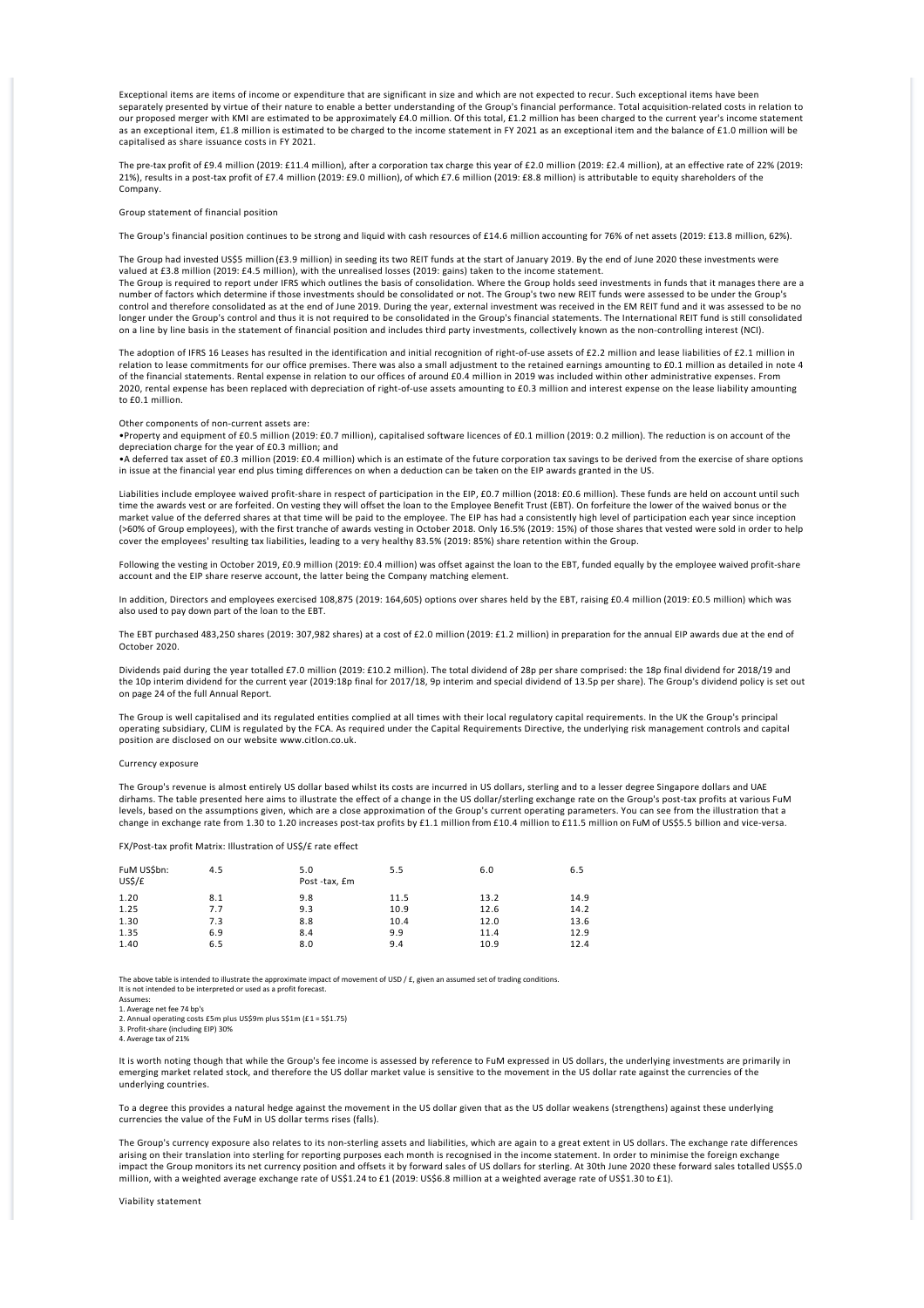In accordance with the provisions of the UK Corporate Governance Code, the Directors have assessed the viability of the Group with reference to the COVID‐19 pandemic, taking into account the Group's current position and prospects, Internal Capital Adequacy Assessment Process (ICAAP) and principal risks as detailed in the Risk Management report on pages 31 to 33 of the full Annual Report.

The ICAAP is reviewed by the Board semi-annually and incorporates a series of stress tests on the Group's financial position over a three-year period. It is prepared to identify and quantify the Group's risks and level of capital which should be held to cover those risks. The level of scenarios included within the ICAAP are<br>significantly more severe than the anticipated impact of COVID

Based on the results of this analysis, the Board confirms it has a reasonable expectation that the Company and the Group will be able to continue in operation and<br>meet its liabilities as they fall due over the next three y

While the Directors have no reason to believe that the Group will not be viable over a longer period, any future assessments are subject to a level of uncertainty that increases with time. The Board have therefore determined that a three‐year period constitutes an appropriate timeframe for its viability assessment.

Given the above, the Directors also considered it appropriate to prepare the financial statements on the going concern basis as set out on page 50 of the full Annual Report.

### CONSOLIDATED INCOME STATEMENT FOR THE YEAR ENDED 30TH JUNE 2020

|                                                           |      | Year to        | Year to        |
|-----------------------------------------------------------|------|----------------|----------------|
|                                                           |      | 30th June 2020 | 30th June 2019 |
|                                                           | Note | £              | f              |
| Revenue                                                   |      |                |                |
| Gross fee income                                          |      | 33,263,192     | 31,933,229     |
| Commissions payable                                       |      | (167, 158)     | (751, 523)     |
| Custody fees payable                                      |      | (1,425,032)    | (1,327,296)    |
| Net fee income                                            |      | 31,671,002     | 29,854,410     |
| Administrative expenses                                   |      |                |                |
| Employee costs                                            |      | 15,677,364     | 14,789,754     |
| Other administrative expenses*                            |      | 3,762,170      | 4,254,383      |
| Depreciation and amortisation*                            |      | 633,083        | 306,445        |
|                                                           |      | (20,072,617)   | (19, 350, 582) |
| Operating profit                                          | 6    | 11,598,385     | 10,503,828     |
| Interest (payable)/receivable and similar (losses)/gains* | 7    | (943, 689)     | 893,731        |
| Profit before tax and exceptional items                   |      | 10,654,696     | 11,397,559     |
| <b>Exceptional item</b>                                   |      |                |                |
| Acquisition-related costs                                 |      | (1, 248, 195)  |                |
| Profit before taxation                                    |      | 9.406.501      | 11,397,559     |
| Income tax expense                                        | 8    | (2,040,523)    | (2, 352, 275)  |
| Profit for the period                                     |      | 7,365,978      | 9,045,284      |
| Profit attributable to:                                   |      |                |                |
| Non-controlling interests (NCI)                           |      | (193, 602)     | 246,374        |
| Equity shareholders of the parent                         |      | 7,559,580      | 8,798,910      |
| Basic earnings per share                                  | 9    | 30.3p          | 34.9p          |
| Diluted earnings per share                                | 9    | 29.5p          | 34.1p          |

\* The Group has initially applied IFRS 16 Leases as at 1st July 2019. Under the transition method chosen, comparative information has not been restated.

 CONSOLIDATED AND COMPANY STATEMENT OF COMPREHENSIVE INCOME FOR THE YEAR ENDED 30TH JUNE 2020

|                                                                                       | Group                                       | Company              |                                   |                                         |  |  |
|---------------------------------------------------------------------------------------|---------------------------------------------|----------------------|-----------------------------------|-----------------------------------------|--|--|
|                                                                                       | Year to<br>30th June 30th June<br>2020<br>f | Year to<br>2019<br>f | Year to<br>30th June<br>2020<br>f | Year to<br>30th June<br>2019<br>f       |  |  |
| Profit for the<br>period                                                              |                                             |                      | 7,365,9789,045,284 7,579,920      | 10.773.474                              |  |  |
| Other<br>comprehensive<br>income:<br>Foreign<br>currency<br>translation<br>difference | (48, 494)                                   | 6,124                |                                   |                                         |  |  |
| Total<br>comprehensive<br>income for the<br>period                                    |                                             |                      |                                   | 7,317,4849,051,408 7,579,920 10,773,474 |  |  |
| Attributable to:<br>Equity<br>shareholders<br>of the parent                           |                                             |                      |                                   | 7,511,0868,805,034 7,579,920 10,773,474 |  |  |
| Non-controlling<br>interests                                                          | (193,602) 246,374                           |                      |                                   |                                         |  |  |

CONSOLIDATED AND COMPANY STATEMENT OF FINANCIAL POSITION 30TH JUNE 2020

Group Company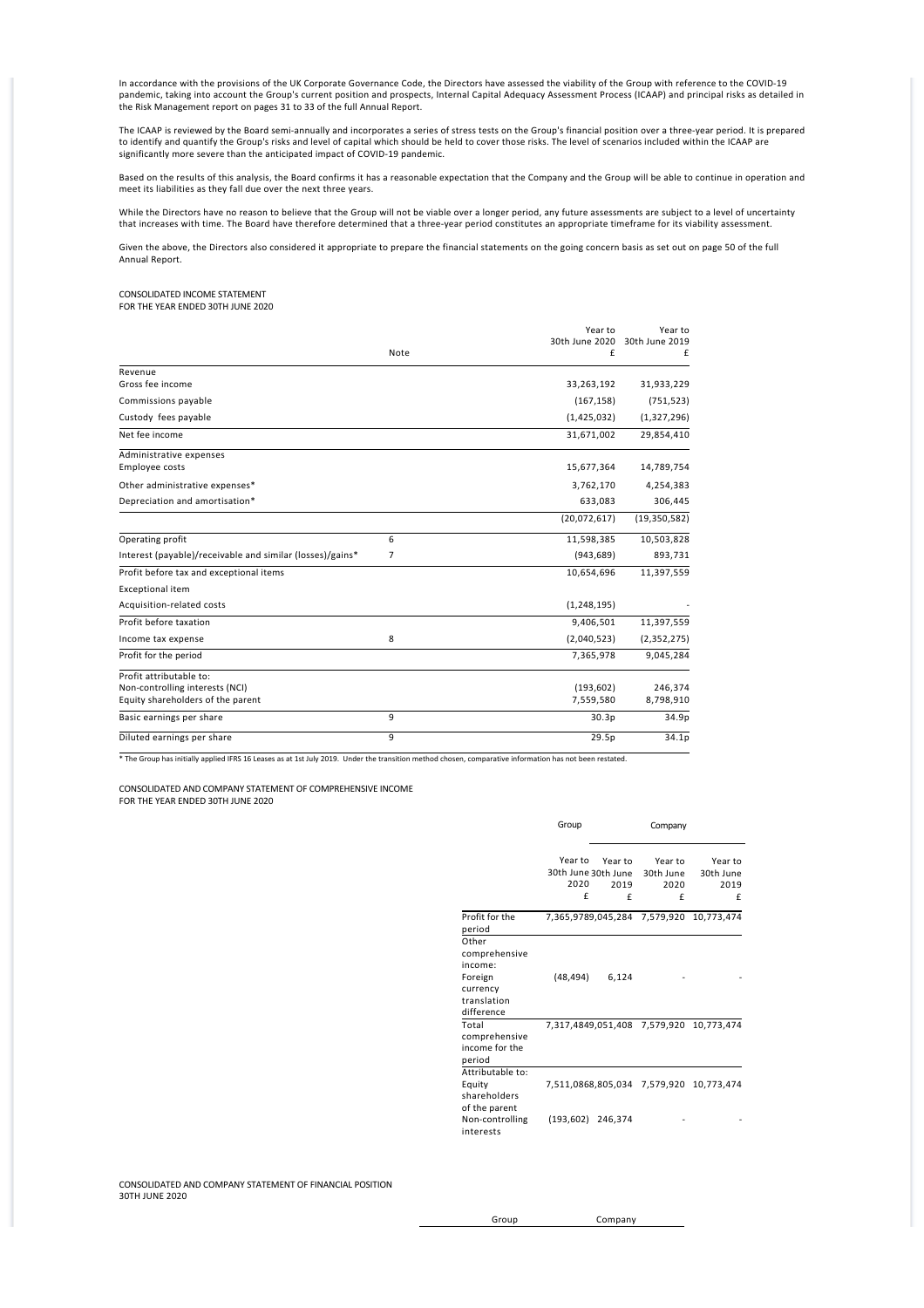|      |   |   | 30th 30th 30th 30th |   |
|------|---|---|---------------------|---|
|      |   |   | June June June June |   |
|      |   |   | 2020 2019 2020 2019 |   |
|      |   |   |                     |   |
| Note | f | £ | f                   | f |

| Non-current assets                             |                                                |                                         |                         |                   |
|------------------------------------------------|------------------------------------------------|-----------------------------------------|-------------------------|-------------------|
| Property and                                   | 542,918                                        | 670,048                                 | 341,087                 | 414,555           |
| equipment<br>Right-of-use assets*              | 1,933,411                                      |                                         | $-1,441,916$            |                   |
| Intangible assets                              |                                                | 47,309 193,465                          | 18,752                  | 33,043            |
| Other financial assets                         |                                                | 3,994,727 7,699,491 5,025,382 5,168,562 |                         |                   |
| Deferred tax asset                             | 348,008                                        | 380,234                                 | 12,600                  | 27,021            |
|                                                |                                                | 6,866,373 8,943,238 6,839,737 5,643,181 |                         |                   |
|                                                |                                                |                                         |                         |                   |
| Current assets                                 |                                                |                                         |                         |                   |
| Trade and other<br>receivables                 |                                                | 6,133,878 5,979,44811,611,160 8,998,886 |                         |                   |
| Other financial assets                         |                                                | 126,754                                 |                         | 126,754           |
| Current tax receivable                         |                                                |                                         |                         | 905,406 2,121,430 |
| Cash and cash                                  | 14,594,33313,813,089                           |                                         |                         | 213,510 146,836   |
| equivalents                                    |                                                |                                         |                         |                   |
|                                                | 20,728,21119,919,29112,730,07611,393,906       |                                         |                         |                   |
| <b>Current liabilities</b>                     |                                                |                                         |                         |                   |
| Trade and other                                | $(5,644,635)(5,766,484)(5,473,262)(4,546,423)$ |                                         |                         |                   |
| payables<br>Lease liabilities*                 | (406, 179)                                     |                                         | $- (168, 367)$          |                   |
| Current tax payable                            |                                                | (835,849) (692,840)                     |                         |                   |
| Creditors, amounts                             | (6,886,663)(6,459,324)(5,641,629)(4,546,423)   |                                         |                         |                   |
| falling due within one                         |                                                |                                         |                         |                   |
| year                                           |                                                |                                         |                         |                   |
| Net current assets                             | 13,841,54813,459,967 7,088,447 6,847,483       |                                         |                         |                   |
| Total assets less                              | 20,707,92122,403,20513,928,18412,490,664       |                                         |                         |                   |
| current liabilities<br>Non-current liabilities |                                                |                                         |                         |                   |
| Lease liabilities*                             | (1,552,219)                                    |                                         | $-(1,279,729)$          |                   |
| Deferred tax liability                         |                                                | $(57,874)$ $(116,441)$ $(30,075)$       |                         | (3,221)           |
|                                                |                                                |                                         |                         |                   |
| Net assets                                     | 19,097,82822,286,76412,618,38012,487,443       |                                         |                         |                   |
| Capital and reserves                           |                                                |                                         |                         |                   |
| Share capital<br>10                            | 265,607                                        |                                         | 265,607 265,607 265,607 |                   |
| Share premium account                          |                                                | 2,256,104 2,256,104 2,256,104 2,256,104 |                         |                   |
| Investment in own                              | $(5,765,993)(5,029,063)(5,765,993)(5,029,063)$ |                                         |                         |                   |
| shares                                         |                                                |                                         |                         |                   |
| Share option reserve                           | 241,467                                        |                                         | 299,011 241,467         | 299,011           |
| EIP share reserve                              |                                                | 1,232,064 1,015,316 1,232,064 1,015,316 |                         |                   |
| Foreign exchange<br>reserve                    | 45,885                                         | 94,379                                  |                         |                   |
| Capital redemption                             | 26,107                                         |                                         | 26,107 26,107           | 26,107            |
| reserve                                        |                                                |                                         |                         |                   |
| Retained earnings*                             | 20,626,40519,953,37514,363,02413,654,361       |                                         |                         |                   |
| Shareholders interest                          | 18,927,64618,880,83612,618,38012,487,443       |                                         |                         |                   |
| Non-controlling interest                       |                                                | 170,182 3,405,928                       |                         |                   |
| Total equity                                   | 19,097,82822,286,76412,618,38012,487,443       |                                         |                         |                   |

\* The Group has initially applied IFRS 16 Leases as at 1st July 2019. Under the transition method chosen, comparative information has not been restated.

As permitted by section 408 of the Companies Act 2006, the income statement of the Parent Company is not presented as part of these financial statements. The<br>Parent Company's profit for the financial period amounted to £7,

# CONSOLIDATED STATEMENT OF CHANGES IN EQUITY 30TH JUNE 2020

|                               | Share<br>capital | Share<br>premium<br>account | Investment<br>in own<br>shares        | Share<br>option<br>reserve | EIP<br>reserve | Share exchange<br>reserve | Capital<br>Foreign redemption<br>reserve<br>£ | Retained<br>earnings     | Total<br>attributable to<br>share-<br>holders | Non-<br>controlling<br>interest | Total      |
|-------------------------------|------------------|-----------------------------|---------------------------------------|----------------------------|----------------|---------------------------|-----------------------------------------------|--------------------------|-----------------------------------------------|---------------------------------|------------|
|                               | £                | £                           | £                                     | £                          | £              | £                         |                                               | £                        | £                                             | £                               | £          |
| At 1st July 2018              |                  |                             | 268,617 2,256,104 (4,699,115) 372,762 |                            | 605,707        | 88,255                    | 23,097                                        | 22,550,807               | 21,466,234                                    | ×.                              | 21,466,234 |
| Profit for the period         |                  |                             |                                       |                            |                |                           | ٠                                             | 8,798,910                | 8,798,910                                     | 246,374                         | 9,045,284  |
| Comprehensive income          |                  |                             | ۰                                     |                            | ٠              | 6,124                     | ۰                                             | $\overline{\phantom{a}}$ | 6,124                                         | ۰                               | 6,124      |
| Total comprehensive<br>income |                  |                             |                                       |                            | ٠              | 6,124                     | ×.                                            | 8,798,910                | 8,805,034                                     | 246.374                         | 9,051,408  |
| Transactions with owners      |                  |                             |                                       |                            |                |                           |                                               |                          |                                               |                                 |            |
| <b>NCI Investment</b>         |                  |                             |                                       |                            |                |                           |                                               |                          |                                               | $-3,159,554$                    | 3,159,554  |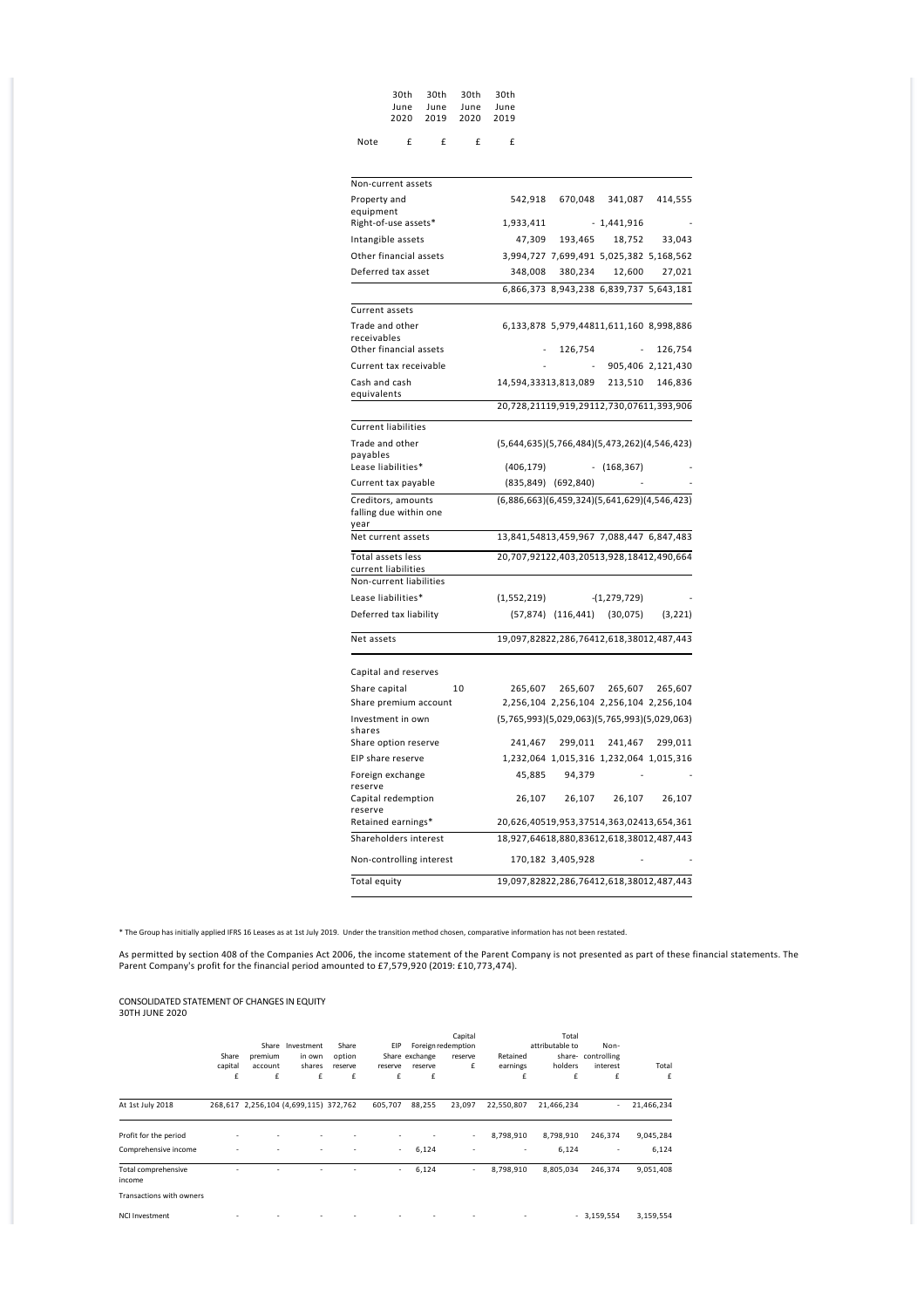| Share option exercise                                    |         |                          |                                       | 515,187 (71,994) |            |               |        | 71,994                        | 515,187                                   |                | 515,187              |
|----------------------------------------------------------|---------|--------------------------|---------------------------------------|------------------|------------|---------------|--------|-------------------------------|-------------------------------------------|----------------|----------------------|
| Purchase of own shares                                   |         |                          | $- (1,234,621)$                       |                  |            |               |        |                               | (1, 234, 621)                             |                | (1, 234, 621)        |
| Share cancellation                                       | (3,010) |                          |                                       |                  |            |               | 3,010  | (1, 165, 789)                 | (1, 165, 789)                             |                | (1, 165, 789)        |
| Share-based payment                                      |         |                          | ÷                                     | (1,757)          | 606,799    |               |        |                               | 605,042                                   |                | 605,042              |
| EIP vesting/forfeiture                                   |         |                          | 389,486                               |                  | (197, 190) |               |        | ÷,                            | 192,296                                   |                | 192,296              |
| Deferred tax on share<br>options<br>Current tax on share |         |                          |                                       |                  |            |               |        | (100, 091)<br>16,372          | (100, 091)<br>16,372                      | ä,             | (100, 091)<br>16,372 |
| options                                                  |         |                          |                                       |                  |            |               |        |                               |                                           |                |                      |
| Dividends paid                                           |         |                          |                                       |                  |            |               |        | $-$ (10,218,828) (10,218,828) |                                           | ÷.             | (10, 218, 828)       |
| <b>Total transactions with</b><br>owners                 | (3,010) | $\overline{\phantom{a}}$ | (329,948) (73,751)                    |                  | 409,609    | ÷.            |        |                               | 3,010 (11,396,342) (11,390,432) 3,159,554 |                | (8, 230, 878)        |
| At 30th June 2019 as<br>previously reported              |         |                          | 265,607 2,256,104 (5,029,063) 299,011 |                  | 1,015,316  | 94,379        | 26,107 | 19,953,375                    | 18,880,836 3,405,928                      |                | 22,286,764           |
| Adjustment on initial<br>application of IFRS 16*         |         |                          |                                       |                  |            |               |        | 122,337                       | 122,337                                   |                | 122,337              |
| Adjusted balance at 1st<br><b>July 2019</b>              |         |                          | 265,607 2,256,104 (5,029,063) 299,011 |                  | 1,015,316  | 94,379        | 26,107 | 20,075,712                    | 19,003,173 3,405,928                      |                | 22,409,101           |
| Profit for the period                                    |         |                          |                                       |                  |            |               |        | 7,559,580                     | 7,559,580                                 | (193, 602)     | 7,365,978            |
| Comprehensive income                                     | ÷.      |                          | ÷.                                    |                  |            | $- (48, 494)$ | ٠      | ÷                             | (48, 494)                                 | ż.             | (48, 494)            |
| Total comprehensive<br>income                            | L.      |                          |                                       |                  |            | $- (48, 494)$ |        | 7,559,580                     | 7,511,086                                 | (193, 602)     | 7,317,484            |
| Transactions with owners                                 |         |                          |                                       |                  |            |               |        |                               |                                           |                |                      |
| Derecognisation of NCI<br>investment                     |         |                          |                                       |                  |            |               |        |                               |                                           | $-(2,767,519)$ | (2,767,519)          |
| NCI<br>investment/redemption                             |         |                          |                                       |                  |            |               |        |                               |                                           | (274, 625)     | (274, 625)           |
| Share option exercise                                    |         |                          |                                       | 359,431 (57,544) |            |               |        | 57,544                        | 359,431                                   |                | 359,431              |
| Purchase of own shares                                   |         |                          | $-(2,044,150)$                        |                  |            |               |        | ä,                            | (2,044,150)                               |                | (2,044,150)          |
| Share-based payment                                      |         |                          |                                       |                  | 695,099    |               |        | ÷,                            | 695,099                                   |                | 695,099              |
| EIP vesting/forfeiture                                   |         |                          | 947,789                               |                  | (478, 351) |               |        | ä,                            | 469,438                                   |                | 469,438              |
| Deferred tax on share<br>options                         |         |                          |                                       |                  |            |               |        | (79, 409)                     | (79, 409)                                 |                | (79, 409)            |
| Current tax on share<br>options                          |         |                          |                                       |                  |            |               |        | 6,073                         | 6,073                                     |                | 6,073                |
| Dividends paid                                           |         |                          |                                       |                  |            |               |        | (6,993,095)                   | (6,993,095)                               |                | (6,993,095)          |
| <b>Total transactions with</b><br>owners                 | ä,      |                          | (736,930) (57,544)                    |                  | 216,748    | ä,            |        | (7,008,887)                   | (7,586,613)(3,042,144)                    |                | (10, 628, 757)       |
| At 30th June 2020                                        |         |                          | 265,607 2,256,104 (5,765,993) 241,467 |                  | 1,232,064  | 45,885        | 26,107 | 20,626,405                    | 18,927,646                                | 170,182        | 19,097,828           |

\* The Group has initially applied IFRS 16 Leases as at 1st July 2019. Under the transition method chosen, comparative information has not been restated.

# COMPANY STATEMENT OF CHANGES IN EQUITY

|                                                  | Share premium |           |                                     | Share option | EIP               | Capital        |                                         | Total attributable   |
|--------------------------------------------------|---------------|-----------|-------------------------------------|--------------|-------------------|----------------|-----------------------------------------|----------------------|
|                                                  | Share capital | £         | account Investment in<br>own shares | reserve<br>£ | reserve           | reserve        | share redemption Retained earnings<br>£ | to shareholders<br>£ |
|                                                  | £             |           | £                                   |              | £                 | £              |                                         |                      |
| At 1st July 2018                                 | 268,617       | 2,256,104 | (4,699,115)                         | 372,762      | 605,707           | 23,097         | 14,263,296                              | 13,090,468           |
| Profit for the period                            |               |           |                                     |              |                   |                | 10,773,474                              | 10,773,474           |
| Comprehensive income                             |               |           |                                     |              |                   |                |                                         |                      |
| Total comprehensive income                       |               | ÷,        | ä,                                  | ä,           |                   |                | 10,773,474                              | 10,773,474           |
| Transactions with owners                         |               |           |                                     |              |                   |                |                                         |                      |
| Share option exercise                            |               |           | 515,187                             | (71, 994)    |                   |                | 33,155                                  | 476,348              |
| Purchase of own shares                           |               |           | (1, 234, 621)                       |              |                   |                | ä,                                      | (1, 234, 621)        |
| Share cancellation                               | (3,010)       |           | ×,                                  |              |                   | 3,010          | (1, 165, 789)                           | (1, 165, 789)        |
| Share-based payment                              |               |           | ÷                                   | (1,757)      | 606,799           |                |                                         | 605,042              |
| EIP vesting/forfeiture                           |               |           | 389,486                             |              | (197, 190)        |                |                                         | 192,296              |
| Deferred tax on share options                    |               |           |                                     |              |                   |                | (35, 460)                               | (35, 460)            |
| Current tax on share options                     |               |           |                                     |              |                   |                | 4,513                                   | 4,513                |
| Dividends paid                                   |               |           |                                     |              |                   | ÷,             | (10, 218, 828)                          | (10, 218, 828)       |
| Total transactions with owners                   | (3,010)       | ÷,        | (329, 948)                          | (73, 751)    | 409,609           | 3,010          | (11, 382, 409)                          | (11, 376, 499)       |
| At 30th June 2019 as previously<br>reported      | 265,607       | 2,256,104 | (5,029,063)                         |              | 299,011 1,015,316 | 26,107         | 13,654,361                              | 12,487,443           |
| Adjustment on initial application<br>of IFRS 16* | ä,            | ä,        | ä,                                  | ä,           | ä,                | $\overline{a}$ | 122,337                                 | 122,337              |
| Adjusted balance at 1st July<br>2019             | 265,607       | 2,256,104 | (5,029,063)                         |              | 299,011 1,015,316 | 26,107         | 13,776,698                              | 12,609,780           |
| Profit for the period                            |               |           |                                     |              |                   |                | 7,579,920                               | 7,579,920            |
| Comprehensive income                             |               |           |                                     |              |                   |                |                                         |                      |
| Total comprehensive income                       | ÷             | ÷.        | ÷                                   | ÷.           | ÷.                | $\overline{a}$ | 7,579,920                               | 7,579,920            |
| Transactions with owners                         |               |           |                                     |              |                   |                |                                         |                      |
| Share option exercise                            |               |           | 359,431                             | (57, 544)    |                   |                | 24,465                                  | 326,352              |
| Purchase of own shares                           |               |           | (2,044,150)                         |              |                   |                |                                         | (2,044,150)          |
| Share-based payment                              |               |           |                                     |              | 695,099           |                |                                         | 695,099              |
| EIP vesting/forfeiture                           |               |           | 947,789                             |              | (478, 351)        |                | ä,                                      | 469,438              |
| Deferred tax on share options                    |               |           |                                     |              |                   |                | (27, 021)                               | (27, 021)            |
| Current tax on share options                     |               |           |                                     |              |                   |                | 2,057                                   | 2,057                |
| Dividends paid                                   |               |           |                                     |              |                   | ÷              | (6,993,095)                             | (6,993,095)          |
| Total transactions with owners                   |               | ÷,        | (736, 930)                          | (57, 544)    | 216,748           | ÷,             | (6,993,594)                             | (7, 571, 320)        |
| At 30th June 2020                                | 265,607       | 2,256,104 | (5,765,993)                         | 241,467      | 1,232,064         | 26,107         | 14,363,024                              | 12,618,380           |
|                                                  |               |           |                                     |              |                   |                |                                         |                      |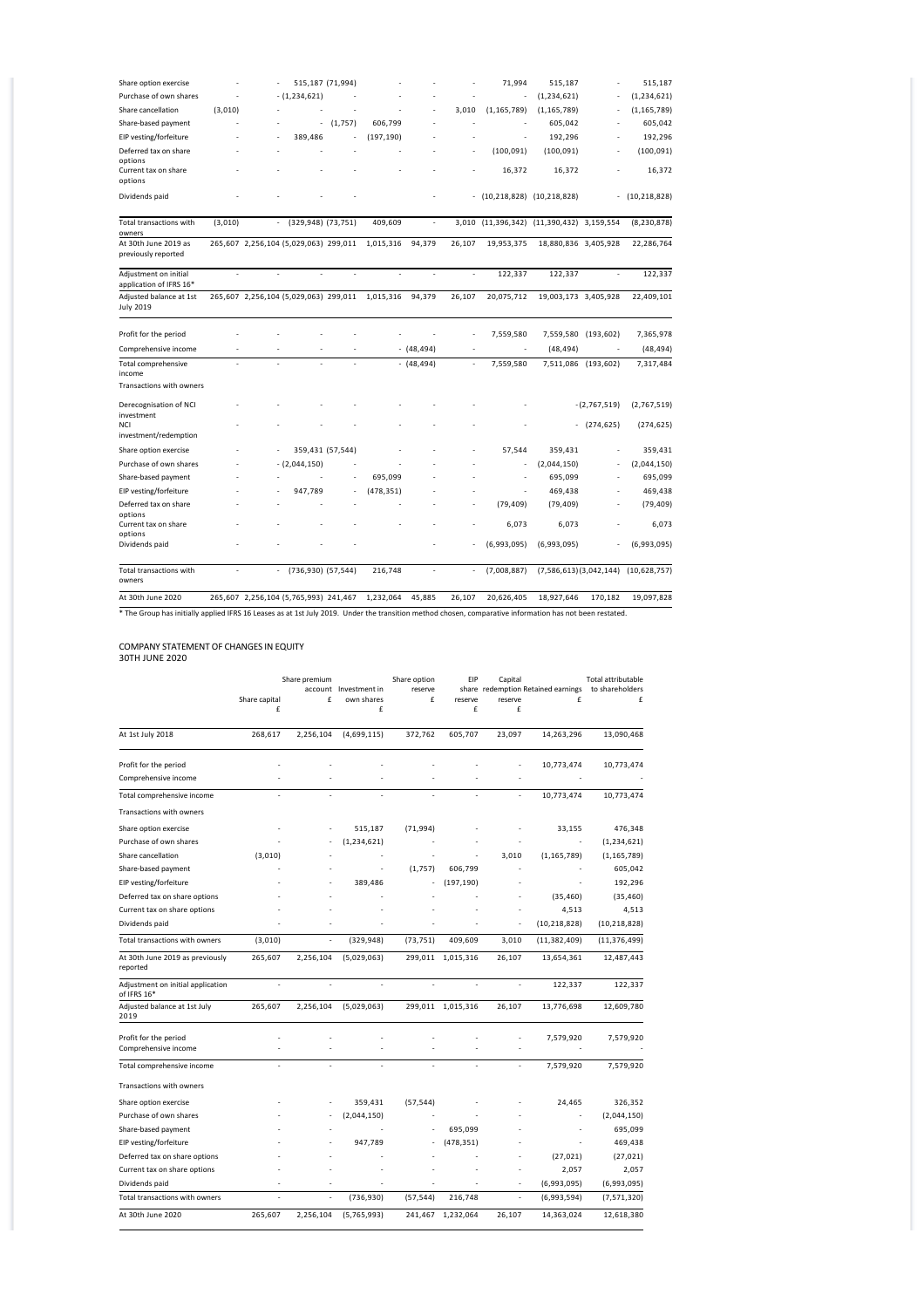### \* The Group has initially applied IFRS 16 Leases as at 1st July 2019. Under the transition method chosen, comparative information has not been restated.

# CONSOLIDATED AND COMPANY CASH FLOW STATEMENT FOR THE YEAR ENDED 30TH JUNE 2020

|                                                                    |      | Group         |                | Company                                                     |                |  |
|--------------------------------------------------------------------|------|---------------|----------------|-------------------------------------------------------------|----------------|--|
|                                                                    |      |               |                | 30th June 2020 30th June 2019 30th June 2020 30th June 2019 |                |  |
|                                                                    | Note | £             | £              | £                                                           | £              |  |
| Cash flow from operating activities                                |      |               |                |                                                             |                |  |
| Operating profit                                                   |      | 11,598,385    | 10,503,828     | 293,225                                                     | 321,873        |  |
| Adjustments for:                                                   |      |               |                |                                                             |                |  |
| Profit on disposal of assets                                       |      |               | (240)          |                                                             | (240)          |  |
| Depreciation of property and equipment                             |      | 205,144       | 204,601        | 116,579                                                     | 103,167        |  |
| Depreciation of right-of-use assets                                |      | 341,247       |                | 178,381                                                     |                |  |
| Amortisation of intangible assets                                  |      | 86,691        | 101,844        | 14,291                                                      | 14,290         |  |
| Share-based payment (credit)/charge                                |      |               | (1,757)        |                                                             | (237)          |  |
| EIP-related charge                                                 |      | 685,606       | 793,036        | 329,187                                                     | 396,111        |  |
| Translation adjustments                                            |      | (86, 860)     | (24, 646)      | (23, 937)                                                   | (16, 244)      |  |
| Cash generated from operations before changes                      |      |               |                |                                                             |                |  |
| in working capital                                                 |      | 12,830,213    | 11,576,666     | 907,726                                                     | 818,720        |  |
| (Increase)/decrease in trade and other receivables                 |      | (71, 359)     | (80, 825)      | 125,026                                                     | 5,398,380      |  |
| Increase in trade and other payables                               |      | 139,889       | 975,184        | 1,812,083                                                   | 895,560        |  |
| Cash generated from/(used in) operations                           |      | 12,898,743    | 12,471,025     | 2,844,835                                                   | 7,112,660      |  |
| Interest received                                                  |      | 74,033        | 87,749         | 1,812                                                       | 5              |  |
| Interest paid on leased assets                                     |      | (116, 958)    |                | (87,086)                                                    |                |  |
| Interest paid                                                      |      | (13, 221)     | 1,118          |                                                             |                |  |
| <b>Taxation paid</b>                                               |      | (2,035,690)   | (2, 252, 111)  | (1,474,279)                                                 | (1,415,000)    |  |
| Net cash generated from/(used in) operating activities             |      | 10,806,907    | 10,307,781     | 1,285,282                                                   | 5,697,665      |  |
| Cash flow from investing activities                                |      |               |                |                                                             |                |  |
| Dividends received from subsidiaries                               |      |               |                | 8,800,000                                                   | 10,600,000     |  |
|                                                                    |      |               |                |                                                             |                |  |
| Purchase of property and equipment and intangibles                 |      | (78, 551)     | (421, 316)     | (43, 111)                                                   | (391, 565)     |  |
| Purchase of non-current financial assets                           |      | (1, 218)      | (7,088,847)    | (1, 218)                                                    | (3,920,338)    |  |
| Purchase of current financial assets                               |      |               | (21,078)       |                                                             | (21,078)       |  |
| Proceeds from sale of current financial assets                     |      | 124,209       | 57,064         | 124,029                                                     | 57,064         |  |
| Acquisition-related costs                                          |      | (1, 248, 195) | ä,             | (1, 248, 195)                                               |                |  |
| Net cash (used in)/generated from investing activities             |      | (1, 203, 755) | (7, 474, 177)  | 7,631,685                                                   | 6,324,083      |  |
| Cash flow from financing activities                                |      |               |                |                                                             |                |  |
| Ordinary dividends paid<br>Purchase and cancellation of own shares | 11   | (6,993,095)   | (10, 218, 828) | (6,993,095)                                                 | (10, 218, 828) |  |
|                                                                    |      |               | (1, 165, 789)  |                                                             | (1, 165, 789)  |  |
| Purchase of own shares by employee share option trust              |      | (2,044,150)   | (1, 234, 621)  | (2,044,150)                                                 | (1, 234, 621)  |  |
| Proceeds from sale of own shares by employee                       |      |               |                |                                                             |                |  |
| share option trust                                                 |      | 359,431       | 515,186        | 359,431                                                     | 515,186        |  |
| Payment of lease liabilities                                       |      | (303, 243)    |                | (178, 725)                                                  |                |  |
| Capital from non-controlling interest                              |      |               | 3,150,599      |                                                             |                |  |
| Net cash used in financing activities                              |      | (8,981,057)   | (8,953,453)    | (8,856,539)                                                 | (12, 104, 052) |  |
| Net increase/(decrease) in cash and cash equivalents               |      | 622,095       | (6, 119, 849)  | 60,428                                                      | (82, 304)      |  |
| Cash and cash equivalents at start of period                       |      | 13,813,089    | 19,704,111     | 146,836                                                     | 225,806        |  |
| Cash held in funds*                                                |      | 53,819        | 217,091        |                                                             |                |  |
| Effect of exchange rate changes                                    |      | 105,330       | 11,736         | 6,246                                                       | 3,334          |  |
| Cash and cash equivalents at end of period                         |      | 14,594,333    | 13,813,089     | 213,510                                                     | 146,836        |  |

\*Cash held in International REIT fund consolidated on a net asset basis

### NOTES TO THE FINANCIAL STATEMENTS

The contents of this preliminary announcement have been extracted from the Company's Annual Report, which is currently in print and will be distributed within the week. The information shown for the years ended 30th June 2020 and 30th June 2019 does not constitute statutory accounts and has been extracted from the full accounts for the years ended 30th June 2020 and 30th June 2019. The reports of the auditors on those accounts were unqualified and did not contain adverse statements under sections 498(2) or (3) of the Companies Act 2006. The accounts for the year ended 30th June 2019 have been filed with the Registrar of Companies. The accounts for the year ended 30th June 2020 will be delivered to the Registrar of Companies in due course.

City of London Investment Group PLC (the "Company") is a public limited company which listed on the London Stock Exchange on 29th October 2010 and is<br>domiciled and incorporated in the United Kingdom under the Companies Act

1 BASIS OF PREPARATION

The financial statements have been prepared in accordance with International Financial Reporting Standard (IFRS) as adopted by the European Union (EU) and with those parts of the Companies Act 2006 applicable to companies reporting under IFRS.

The Group financial statements have been prepared under the historical cost convention, except for certain financial assets held by the Group that are reported at fair value. The Group and Company financial statement have been prepared on a going concern basis.

### New or amended accounting standards and interpretations

The Group has adopted all the new or amended accounting standards and interpretations issued by the International Accounting Standards Board (IASB) that are mandatory for the current reporting period. Any new or amended accounting standards that are not mandatory have not been early adopted.

IFRS 16 Leases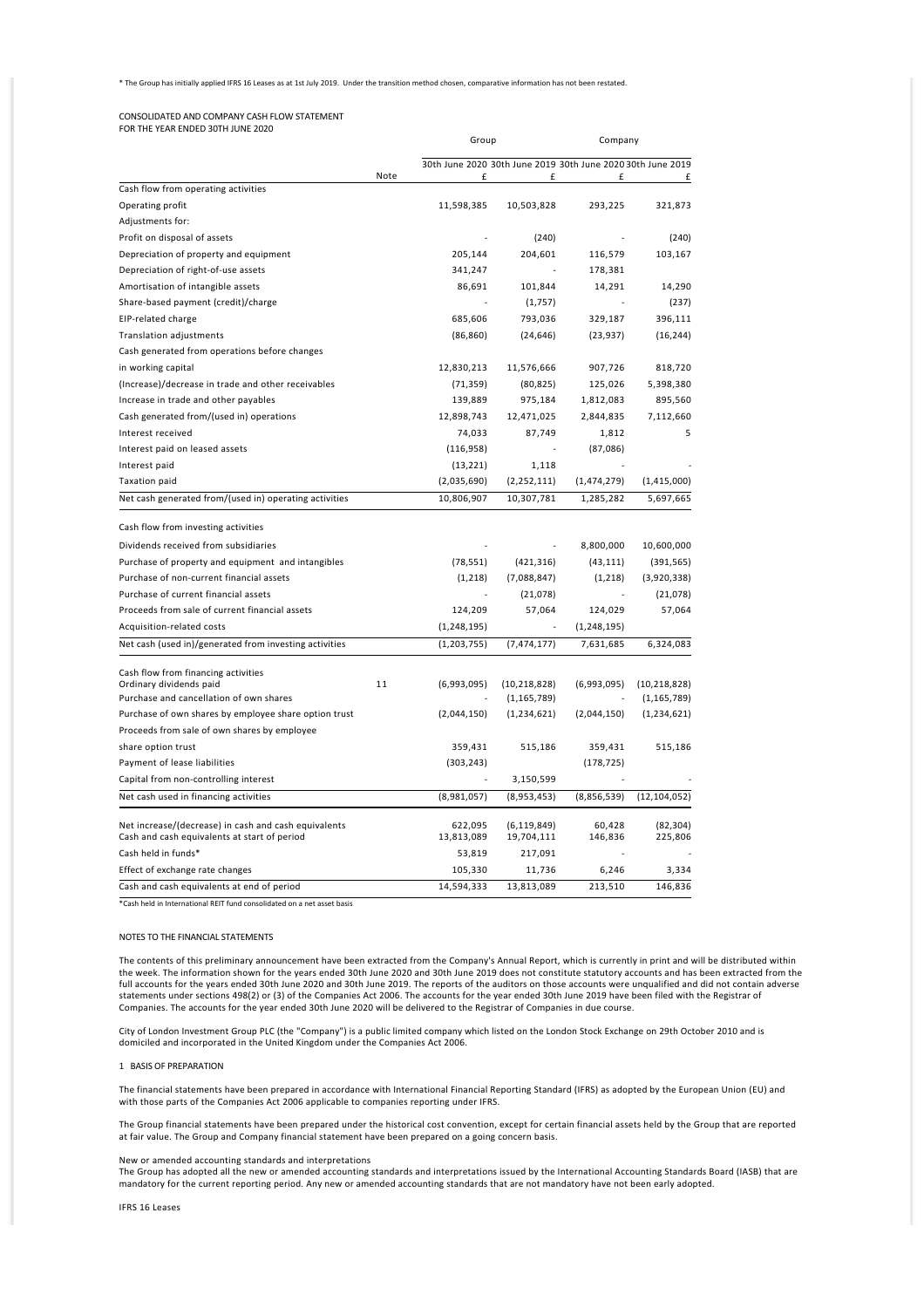The Group has adopted IFRS 16 Leases from 1st July 2019 which replaces IAS 17 Leases. This standard introduces a single lease accounting model that requires a lessee to recognise lease assets and liabilities, which were previously accounted for as operating leases, on the statement of financial position.

The right-of-use asset as shown in the statement of financial position represents the leased asset against which the lessee has an obligation to pay lease rentals for the right to use the asset. The obligation to pay is shown as a lease liability within the statement of the financial position.

On initial application of IFRS 16 Leases the Group has identified and recognised in its statement of financial position, both the discounted value of its total lease commitments as a lease liability and the corresponding asset as a right‐of‐use asset.

The resulting depreciation of the leased assets and interest due on the lease liabilities, over the term of the lease, is recognised within its income statement.

Prior year comparatives have not been restated as the cumulative catch up approach has been applied. Any adjustments arising on transition are recognised in the opening equity as at 1st July 2019. As a result, the comparative information continues to be accounted for in accordance with the Group's previous accounting policy.

The impact on the financial position of the Group and the Company from the adoption of IFRS 16 Leases is detailed in note 4.

#### Accounting estimates and assumptions

The preparation of these financial statements in conformity with IFRS requires management to make estimates and assumptions that affect the application of policies and reported amounts of assets and liabilities, income and expenses. Whilst estimates are based on management's best knowledge and judgement using information and financial data available to them, the actual outcome may differ from those estimates.

The most significant area of the financial statements that are subject to the use of estimates and assumptions are noted below:

### Share‐based payments

Share‐based payments relate to equity settled awards and are based on the fair value of those awards at the date of grant. In order to calculate the charge for share‐based compensation as required by IFRS 2 Share‐based Payment, the Group is required to estimate the fair value of the EIP awards due to be granted in October 2020. This cost is estimated during the financial year and at the point when the actual award is made the share‐based payment charge is re‐calculated and any difference is taken to the profit or loss. Refer to 3 (vii) for accounting policy.

### Share issue costs

The Group has incurred combined transaction costs of £1.7 million in relation to its proposed merger, comprising of acquisition-related and share issuance costs. Based on discussions with our advisors and in our management judgement, we have allocated the various combined transaction costs between acquisition-<br>related amounting to £1.2 million and share issuance costs amounting to incurred to the reporting date amounting to £0.5 million have been included within "Other receivables" and will be deducted from equity as per IAS 32.37, once the new shares are issued on completion of the merger transaction. Refer to 3 (xiii) for accounting policy.

#### 2 BASIS OF CONSOLIDATION

These financial statements consolidate the financial statements of the Company and all of its subsidiary undertakings. The Group's subsidiaries are those entities which it directly or indirectly controls. Control over an entity is evidenced by the Group's ability to exercise its power in order to affect any variable returns that the Group is exposed to through its involvement with the entity.

When assessing whether to consolidate an entity, the Group evaluates a range of control factors as defined under IFRS 10 Consolidated Financial Statements, namely:

- the purpose and design of the entity
- the relevant activities and how these are determined
- whether the Group's rights result in the ability to direct the relevant activities
- whether the Group has exposure or rights to variable returns
- whether the Group has the ability to use its power to affect the amount of its returns

Subsidiaries are consolidated from the date on which control is transferred to the Group and are deconsolidated from the date that control ceases.

During the year the Group received a significant investment from a client into its EM REIT fund. This reduced the Company's holding to 21%, at which point the entity was deconsolidated.

The Group's subsidiary undertakings as at 30th June 2020 are detailed below:

City of London Investment Group PLC holds a controlling interest in the following:

|                                                         |                               | Controlling | Country of    |
|---------------------------------------------------------|-------------------------------|-------------|---------------|
| Subsidiary undertakings                                 | Activity                      | interest    | incorporation |
| City of London Investment Management Company<br>Limited | Management of funds           | 100%        | UK            |
| City of London US Investments Limited                   | Holding company               | 100%        | UK            |
| Snowball Merger Sub, Inc.                               | Holding company               | 100%        | <b>USA</b>    |
| International REIT Fund *                               | Delaware Statutory Trust Fund | $100\%$ **  | <b>USA</b>    |

City of London Investment Management Company Limited holds 100% of the ordinary shares in the following:

| City of London Investment Management (Singapore) PTE Ltd Management of funds                                                         |                 | Singapore |
|--------------------------------------------------------------------------------------------------------------------------------------|-----------------|-----------|
| City of London Latin America Limited<br>City of London US Investments Limited holds 100% of the ordinary shares in the<br>following: | Dormant company | UK        |

City of London US Services Limited **Services Limited** Service company UK

\* International REIT fund has a year‐end of 31st December. As this fund has a financial year end that differs from that of the Company, it is consolidated based on its net asset value as at 30th June 2020. \*\*Controlling interest is based on the interest held directly and with a related party.

The registered address of all the UK incorporated companies is 77 Gracechurch Street, London EC3V 0AS. The registered office for the International REIT fund is 4005 Kennett Pike, Suite 250, Greenville, DE 19807, USA. The registered address for Snowball Merger Sub, Inc. is: c/o Corporation Service Company, 80 State Street,<br>Albany, NY 12207. The registered address of City of London

City of London Latin America Limited is dormant and as such is not subject to audit.

The consolidated financial statements are prepared on the historical cost basis except for the revaluation of certain financial instruments as outlined in note 3 (iii).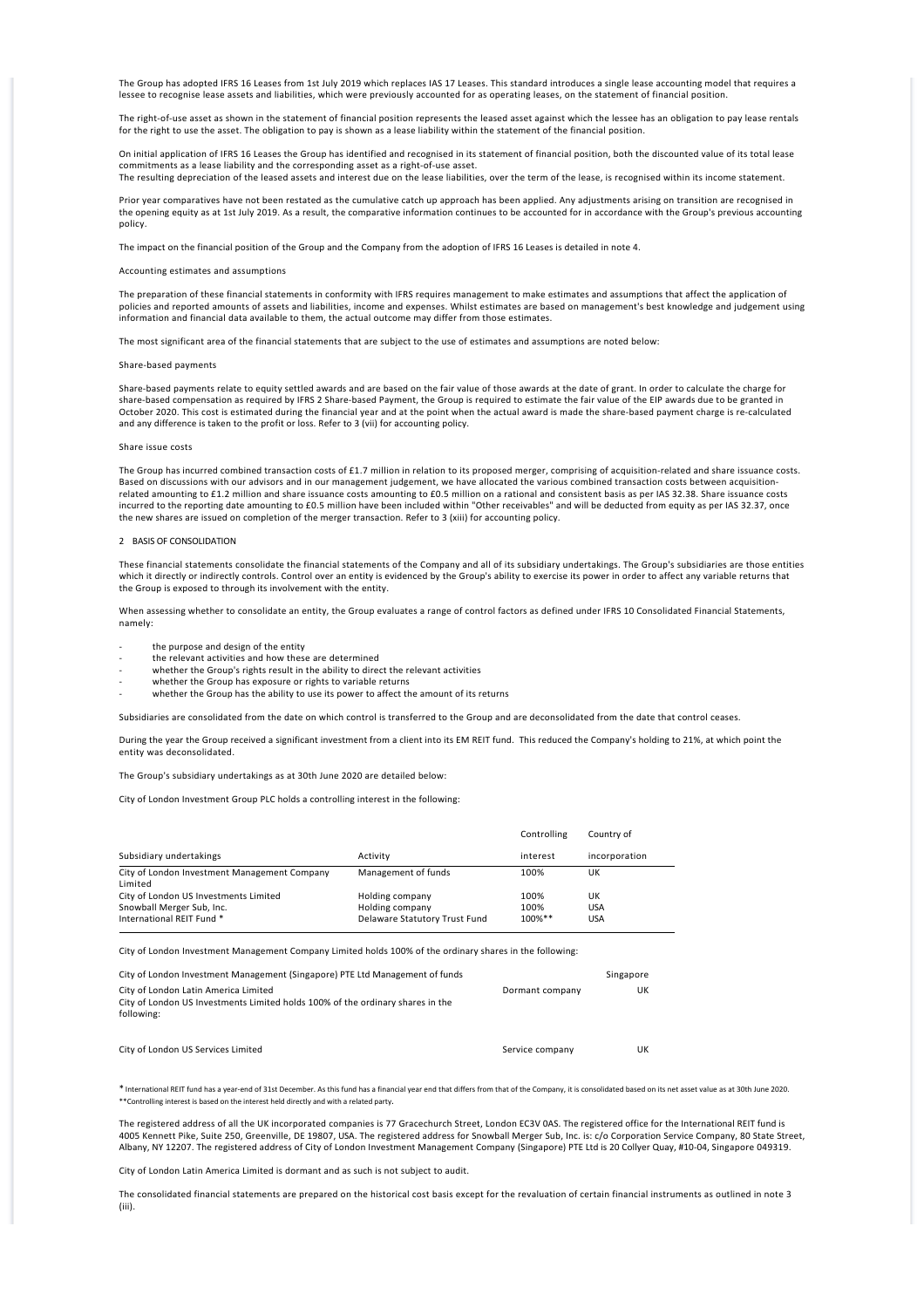### 3 SIGNIFICANT ACCOUNTING POLICIES

The principal accounting policies adopted are set out below and have, unless otherwise stated, been applied consistently to all periods presented in these financial statements.

(i) Property and equipment

For all property and equipment depreciation is calculated to write off their cost to their estimated residual values by equal annual instalments over the period of their estimated useful lives, which are considered to be: Short leasehold property improvements‐over the remaining life of the lease Furniture and equipment‐4 to 10 years

Computer and telephone equipment‐4 to 10 years

### (ii) Intangible assets

Intangible assets are capitalised at cost and amortised on a straight line basis over the estimated useful life of the asset. The Group's only intangible assets are computer software licences, which are capitalised on the basis of the costs incurred to acquire and bring into use the specific software. Costs include directly attributable overheads.

The estimated useful lives range from 4 to 10 years.

The assets are reviewed for impairment each year.

Software integral to a related item of hardware equipment is accounted for as property and equipment.

Costs associated with maintaining computer software programmes are recognised as an expense when they are incurred.

(iii) Financial instruments

Financial instruments are only recognised in the financial statements and measured at fair value when the Group becomes party to the contractual provisions of the instrument.

Under IFRS 9 Financial Instruments financial assets are classified as either:

• amortised at cost;

• at fair value through the profit or loss; or

• at fair value through other comprehensive income.

Financial liabilities must be classified at fair value through profit or loss or at amortised cost.

The Group's investments in securities and derivatives are classified as financial assets or liabilities at fair value through profit or loss. Such investments are initially recognised at fair value, and are subsequently remeasured at fair value, with any movement recognised in the income statement. The fair value of the Group's investments is determined as follows:

Shares **Shares** priced using the quoted market mid price\*<br> **Shares** priced using the quoted market bid price Options<br>
Options priced using the quoted market bid price<br>
Forward currency trades priced using the forward exchange bid rates from Bloomberg

 \*The funds managed by the Group are valued at the mid price in accordance with US GAAP. Therefore, where the Group has identified investments in those funds as subsidiaries, the fair value consolidated is the net asset values as provided by the administrator of the funds. The underlying investments in these funds are liquid companies with a small bid‐ask spread.

The consolidated Group assesses and would recognise a loss allowance for expected credit losses on financial assets which are measured at amortised cost. The measurement of the loss allowance depends upon the consolidated entity's assessment at the end of each reporting period as to whether the financial instrument's credit risk has increased significantly since initial recognition, based on reasonable and supportable information that is available, without undue cost or effort to obtain.

Where there has not been a significant increase in exposure to credit risk since initial recognition, a twelve-month expected credit loss allowance is estimated. This represents a portion of the asset's lifetime expected credit losses that is attributable to a default event that is possible within the next twelve months. Where a financial asset has become credit impaired or where it is determined that credit risk has increased significantly, the loss allowance is based on the asset's lifetime expected credit losses. The amount of expected credit loss recognised is measured on the basis of the probability weighted present value of anticipated cash shortfalls over the life of the instrument discounted at the original effective interest rate.

Under the expected credit loss model, impairment losses are recorded if there is an expectation of credit losses, even in the absence of a default event. This model is applicable to assets amortised at cost or at fair value through other comprehensive income. The assets on the Group's balance sheet to which the expected loss applies to are fees receivable. At the end of each reporting period, the Group assesses whether the credit risk of these trade receivables has increased significantly since initial recognition, based on reasonable and supportable information that is available, without undue cost or effort to obtain.

### (iv) Cash and cash equivalents

Cash and cash equivalents comprise cash on hand and on‐demand deposits with an original maturity of three months or less from inception, and other short‐term highly liquid investments that are readily convertible to a known amount of cash and are subject to an insignificant risk of changes in value.

### (v) Trade payables

Trade payables are measured at initial recognition at fair value and subsequently measured at amortised cost.

### (vi) Current and deferred taxation

The Group provides for current tax according to the tax regulations in each jurisdiction in which it operates, using tax rates that have been enacted or substantively enacted by the reporting date.

Deferred tax is provided using the balance sheet liability method, providing for temporary differences between the carrying amounts of assets and liabilities for financial reporting purposes and the amounts used for tax purposes. However, deferred tax is not accounted for if it arises from goodwill or the initial recognition (other than in a business combination) of other assets or liabilities in a transaction that affects neither the accounting nor the taxable profit or loss.

Deferred tax liabilities are generally recognised for all taxable temporary differences and deferred tax assets are recognised to the extent that it is probable that taxable profits will be available against which deductible temporary differences can be utilised.

The carrying amount of deferred tax assets is reviewed at the end of each reporting period and reduced to the extent that it is no longer probable that sufficient taxable profits will be available to allow all or part of the asset to be recovered.

Deferred tax is calculated at the tax rates that are expected to apply in the period when the liability is settled or the asset realised. The tax rates used are those that have been enacted, or substantively enacted, by the end of the reporting period. Deferred tax is charged or credited to the income statement, except when it relates to items charged or credited directly as part of other comprehensive income, in which case the deferred tax is also dealt with as part of other comprehensive income. For share‐based payments, where the estimated future tax deduction exceeds the amount of the related cumulative remuneration expense, the excess deferred tax is recognised directly in equity.

#### (vii) Share‐based payments

The Company operates an Employee Incentive Plan (EIP) which is open to all employees in the Group. Awards are made to participating employees over shares under the EIP where they have duly waived an element of their annual profit‐share before the required waiver date, in general before the start of the relevant financial year.

The awards are made up of two elements: Deferred Shares and Bonus Shares. The Deferred Shares represent the waived profit‐share and the Bonus Shares represent the additional award made by the Company as a reward for participating in the EIP. Awards will vest (i.e. no longer be forfeitable) over a three‐year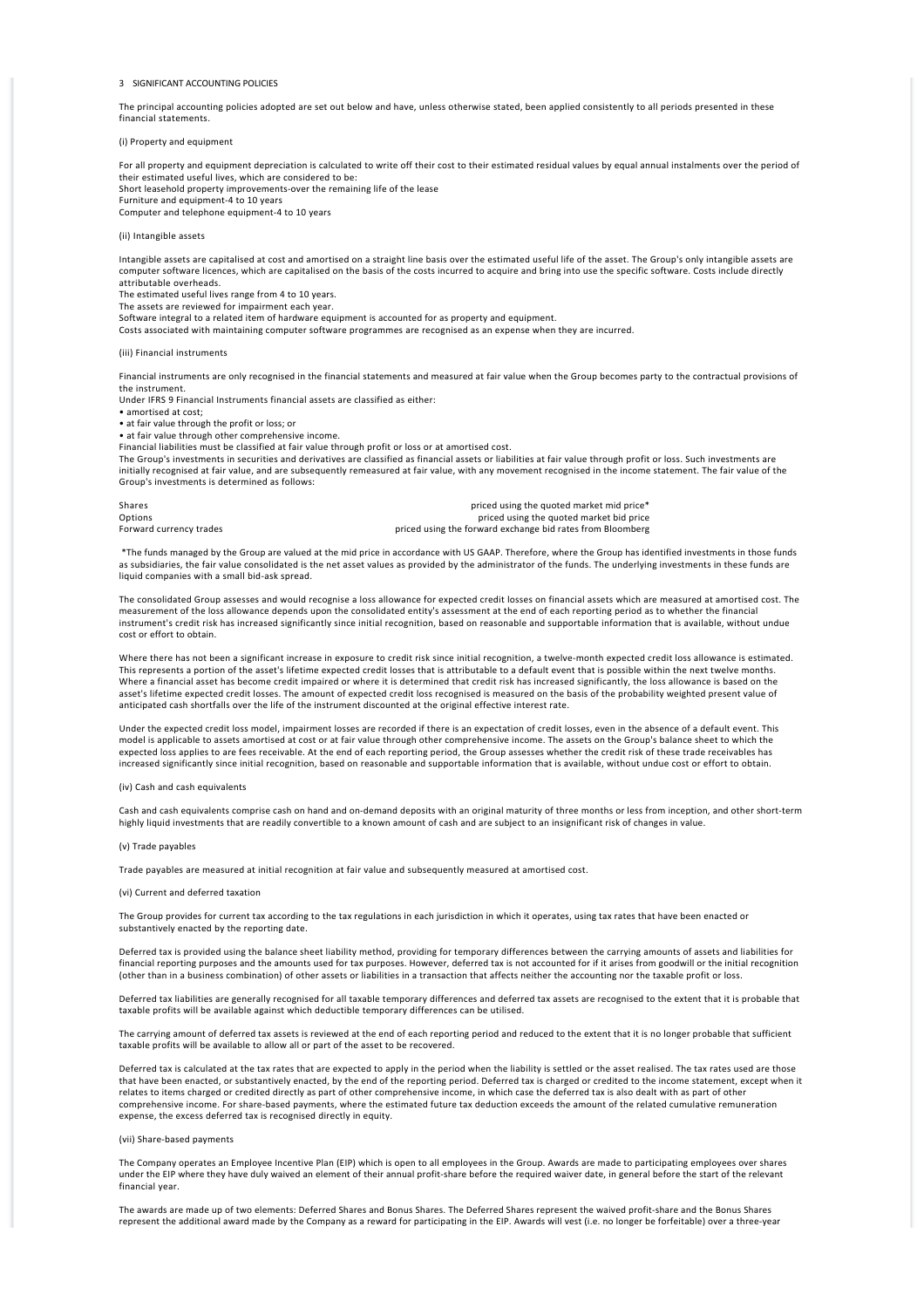period with one‐third vesting each year.

The full cost of the Deferred Shares is recognised in the year to which the profit-share relates. The value of the Bonus Shares is expensed on a straight line basis over the period from the date the employees elect to participate to the date that the awards vest. This cost is estimated during the financial year and at the point when the actual award is made, the share‐based payment charge is re‐calculated and any difference is taken to the profit or loss.

Prior to the implementation of the EIP, the Company operated an Employee Share Option Plan. The fair value of the employee services received in exchange for share options is recognised as an expense. The fair value has been calculated using the Binomial pricing model, and has then been expensed on a straight line basis over the vesting period, based on the Company's estimate of the number of shares that will actually vest. At the end of the three‐year period when the actual number of shares vesting is known, the share‐based payment charge is re‐calculated and any difference is taken to the profit or loss.

### (viii) Revenue recognition

Revenue is recognised within the financial statements based on the services that are provided in accordance with current investment management agreements (IMAs). The fees are charged as a percentage of Funds under Management. The performance obligations encompassed within these agreements are based on daily/monthly asset management of funds. The Group has an enforceable right to the payment of these fees for services provided, in accordance with the underlying IMAs.

For each contract, the Group: identifies the contract with a customer; identifies the performance obligations in the contract; determines the transaction price which takes into account estimates of variable consideration and the time value of money; allocates the transaction price to the separate performance obligations on the basis of the relative stand‐alone selling price of each distinct service to be delivered; and recognises revenue when or as each performance obligation is satisfied in a manner that depicts the transfer to the customer of services promised.

#### (ix) Commissions payable

A portion of the Group's revenue is subject to commissions payable under third party marketing agreements. Commissions payable are recognised in the same period as the revenue to which they relate.

#### (x) Foreign currency translation

Foreign currency transactions are translated using the exchange rates prevailing at the transaction date. Monetary assets held in a currency other than the functional currency are translated at the end of each financial period at the period end closing rates.

The functional currency of the Group's main trading subsidiaries, City of London Investment Management Company Limited and City of London US Services Limited, is US dollars. The functional currency of City of London Investment Group PLC (the "Company") is sterling. The Group uses sterling as the presentation currency.<br>Under IAS 21 The Effects of Changes in Foreign Exchange Rates presentational currency for the main trading subsidiaries would be recognised in equity. However, the Group operates a policy whereby it manages the exposure of foreign exchange positions of its subsidiaries monetary assets through its inter‐company accounts. Any gains or losses are recognised within the Company's own income statement. Therefore, on consolidation there are no exchange differences arising from the translation of monetary items from the subsidiaries functional currency to its presentational currency. This means that all such exchange differences are included in the income statement and no split is required between other comprehensive income and the income statement. The subsidiaries translate the non-monetary assets at the period end rate and any movement is reflected in other comprehensive income.

### (xi) Leases

Prior to the adoption of IFRS 16 Leases, all of the Group's leases were in relation to property and were considered to be operating leases. Payments made on operating leases (net of any incentives) were charged to the income statement in equal periodic instalments over the period of the lease.

From 1st July 2019, the total outstanding lease cost, discounted at the Group's weighted average incremental borrowing rate to its present value, is shown as a lease liability in the statement of financial position. The payment of the lease charge is allocated between the lease liability and an interest charge in the income statement.

On recognition of the lease liability the associated asset is shown as a right‐of‐use asset. This is further adjusted for any lease payments made prior to adoption and any future restoration costs as implicit within the lease contract. The resulting total value of the right-of-use asset is depreciated on a straight line basis over the term of the lease period.

Payments in relation to short term leases, those which are less than twelve months in duration continue to be treated as operating leases and the costs are expensed to the income statement on a straight line basis. At the end of the year all of the Group's leases were recognised as right‐of‐use assets.

### (xii) Pensions

The Group operates defined contribution pension schemes covering the majority of its employees. The costs of the pension schemes are charged to the income statement as they are incurred. Any amounts unpaid at the end of the period are reflected in other creditors.

#### (xiii) Exceptional items

Exceptional items are significant items of non‐recurring expenditure that have been separately presented by virtue of their nature to enable a better understanding of the Group's financial performance. Exceptional items relate to acquisition‐related costs incurred by the Group in relation of its anticipated merger. Non-recurring exceptional items are presented after operating profit in the Income Statement.

4 IMPACT DUE TO CHANGES IN ACCOUNTING POLICIES

### Adoption of IFRS16 Leases

As explained in note 1, the Group has adopted IFRS 16 Leases as issued in January 2016. The Group has elected to apply the following practical expedients and exemptions as permitted within the standard:

• not to reassess the original lease contracts;

• leases which are due to expire within 12 months from adoption are treated as short-term leases and will continue to be accounted for as operating leases; • not to apply the standard to low value lease assets; and

• use of hindsight in determining the lease term where the contract contains options to extend or terminate the lease.

As at the date of transition, there was only one lease that had an expiry date of less than twelve months and continued to be accounted for as an operating lease.

Adjustments recognised on adoption of IFRS 16 Leases

The Group has recognised the total lease liability on those leases which were previously accounted for as operating leases, subject to certain practical expedients applied at transition and the exemption for short-term leases and low value assets.

The measurement of the lease liability is based on the total amount of outstanding lease payments, discounted to its present value based on the incremental borrowing rate. The Group's weighted average incremental borrowing rate as at 1st July 2019 was 6%.

|                                                                                 | Group     | Company |
|---------------------------------------------------------------------------------|-----------|---------|
| Operating lease commitments as disclosed 30th June 2019                         | 1.124.323 | 850,595 |
| Discounted present value of lease liability                                     | 1.102.925 | 845.519 |
| Add: adjustment for different treatment of renewal options contained within the | 1.022.089 | 706.199 |
| lease                                                                           |           |         |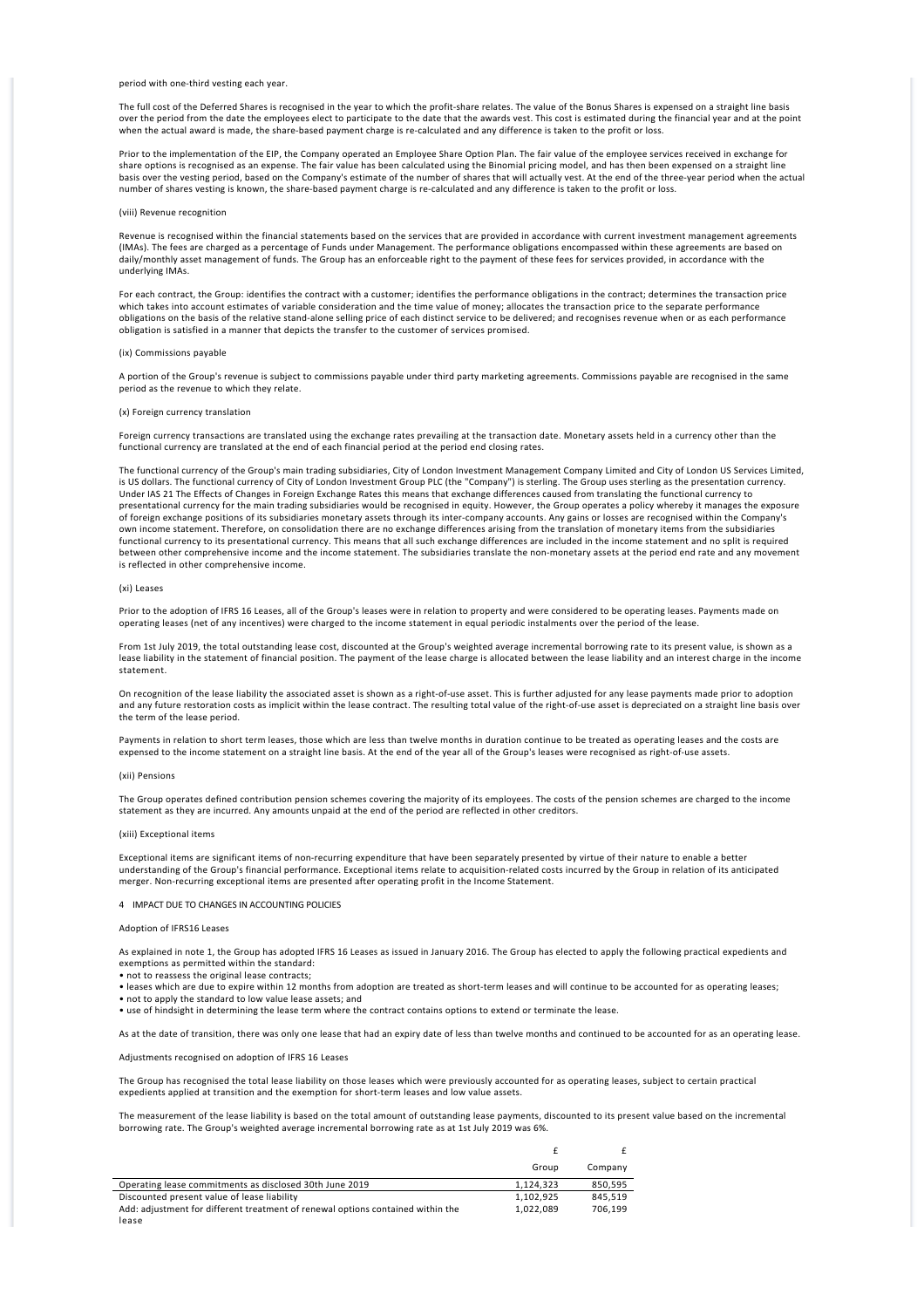| Less: short-term operating leases less than twelve months | (49.527)  |           |
|-----------------------------------------------------------|-----------|-----------|
| Lease liability recognised at 1st July 2019               | 2.075.487 | 1,551,718 |
| Of which:                                                 |           |           |
| Current lease liabilities                                 | 419.086   | 256.134   |
| Non-current lease liabilities                             | 1.656.401 | 1,295,584 |
|                                                           | 2,075,487 | 1,551,718 |

### Right‐of‐use‐assets

The right-of-use asset was measured at the present value of the lease liability, adjusted for any prepaid or accrued lease payments relating to the leases at the date of initial recognition and the impact of future restoration costs.

The right‐of‐use assets all relate to property leases.

|                 | Group          |               | Company        |               |
|-----------------|----------------|---------------|----------------|---------------|
|                 | 30th June 2020 | 1st July 2019 | 30th June 2020 | 1st July 2019 |
| Property leases | 1.933.411      | 2.165.661     | 1,441,916      | 1.620.297     |

This change in accounting policy has had the following impact on the Group and Company's balance sheet as at 1st July 2019.

|                                      | Group         | Company       |
|--------------------------------------|---------------|---------------|
|                                      | 1st July 2019 | 1st July 2019 |
|                                      |               |               |
| Right of use assets increase by      | 2,165,661     | 1,620,297     |
| Lease liabilities increase by        | 2,075,487     | 1,551,718     |
| Prepayments decrease by              | 83,072        | 61,476        |
| Accruals decrease by                 | 149,192       | 149,192       |
| Dilapidation provisions increase by  | 7,103         | 7,103         |
| Deferred tax liabilities increase by | 26,855        | 26,855        |

The net impact on retained earnings for the Group as at 1st July 2019 was an increase of £122,337.

Due to the change in policy, the income statement is impacted by an increase in both depreciation and interest costs and a reduction in other administrative expenses.

The amounts recognised in the income statement after applying IFRS 16 Leases are as follows:

|                                       | Group          |
|---------------------------------------|----------------|
|                                       | 30th June 2020 |
|                                       |                |
| Depreciation of right-of-use assets   | 341,247        |
| Interest expense on lease liabilities | 116,958        |

The cash flow statement will see movements within the financing activities in relation to lease payments made and operating activities in relation to depreciation and interest costs on the leased assets and liabilities.

The impact on earnings per share for the year ended 30th June 2020 was a decrease of £0.0029 due to the adoption of IFRS 16 Leases.

### 5 SEGMENTAL ANALYSIS

The Directors consider that the Group has only one reportable segment, namely asset management, and hence only analysis by geographical location is given.

|                                               | <b>USA</b><br>£    | Canada<br>£ | UK<br>£              | Europe (ex UK)<br>£           | Other<br>£               | Total<br>£           |
|-----------------------------------------------|--------------------|-------------|----------------------|-------------------------------|--------------------------|----------------------|
| Year to 30th June 2020                        |                    |             |                      |                               |                          |                      |
| Gross fee income<br>Non-current assets:       | 30,893,843         | 1,166,649   | 330,992              | 871,708                       | $\overline{\phantom{a}}$ | 33,263,192           |
| Property and equipment<br>Right-of-use assets | 201,831<br>323,813 | ٠<br>۰      | 317,522<br>1,441,916 | $\overline{\phantom{a}}$<br>۰ | 23,565<br>167,682        | 542,918<br>1,933,411 |
| Intangible assets<br>Year to 30th June 2019   | 28.557             |             | 18.752               |                               |                          | 47,309               |
| Gross fee income<br>Non-current assets:       | 29,577,509         | 1,035,215   | 379,197              | 941,308                       | $\overline{\phantom{a}}$ | 31,933,229           |
| Property and equipment<br>Intangible assets   | 255,493<br>160,422 | ۰<br>٠      | 381,726<br>33,043    | ٠                             | 32,829<br>٠              | 670,048<br>193,465   |

The Group has classified its fee income based on the domicile of its clients and non-current assets based on where the assets are held. Included in revenues are fees of £4,392,106 (2019: £4,226,746) which arose from fee income from the Group's largest client. No other single client contributed 10 per cent or more to the Group's revenue in either of the reporting periods.

### 6 OPERATING PROFIT

|                                                    | Year to        | Year to        |
|----------------------------------------------------|----------------|----------------|
| The operating profit is arrived at after charging: | 30th June 2020 | 30th June 2019 |
| Depreciation of owned assets                       | 205.144        | 204.601        |
| Depreciation of right-of-use assets                | 341.247        | ۰              |
| Amortisation of intangible assets                  | 86.691         | 101,844        |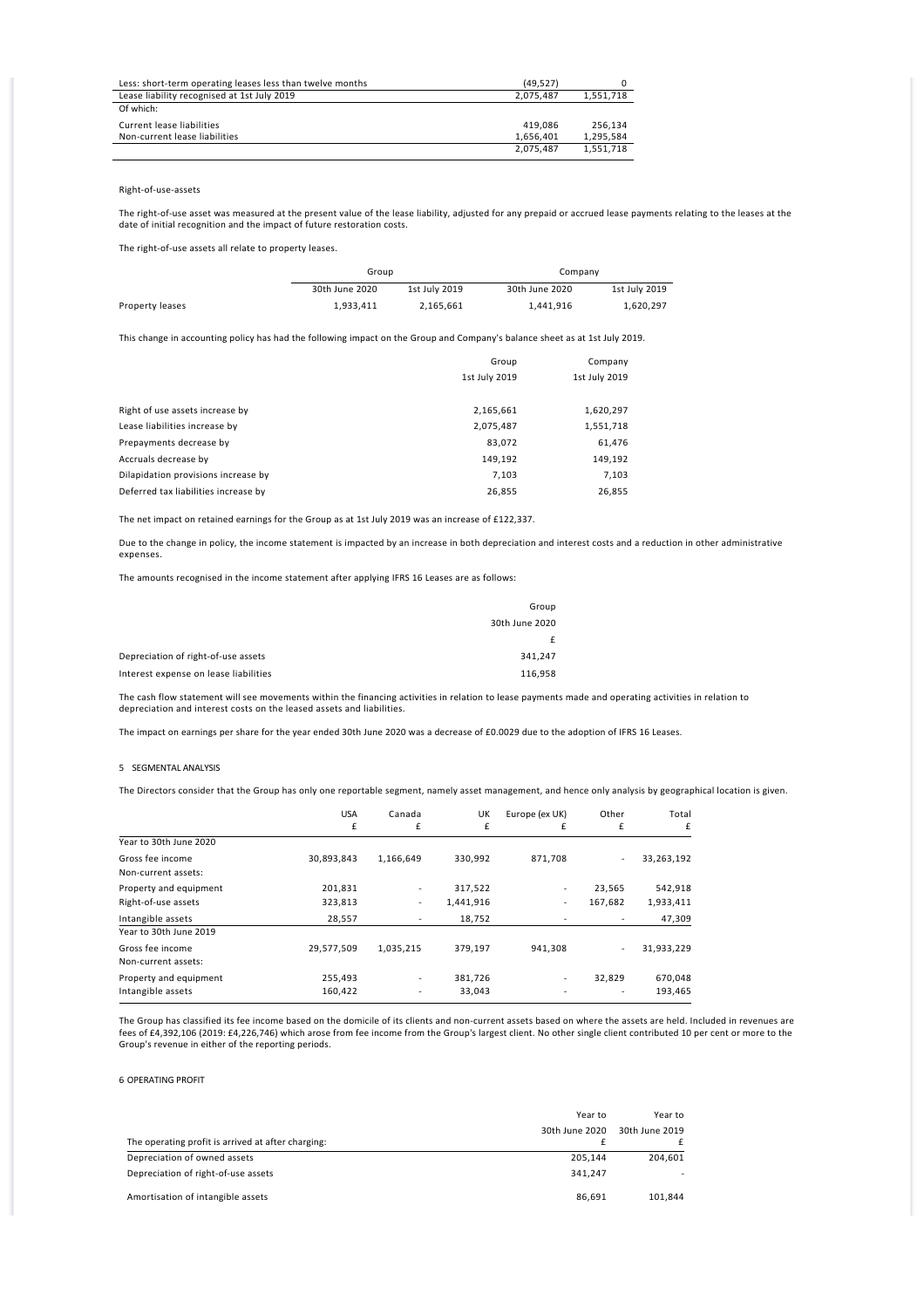| Auditors' remuneration:                           |                          |          |  |
|---------------------------------------------------|--------------------------|----------|--|
| - Statutory audit                                 | 90.115                   | 88,016   |  |
| - Audit related assurance services                | 10,630                   | 9,050    |  |
| - (Over)/Under-accrual of prior year audit fees   | 274                      | (6, 417) |  |
| - Non-audit services relating to KMI transaction* | 150,608                  | <b>.</b> |  |
| Short-term lease expense                          | 46.568                   | <b>.</b> |  |
| Operating lease rentals:                          |                          |          |  |
| - Land and buildings**                            | $\overline{\phantom{a}}$ | 444.936  |  |
|                                                   |                          |          |  |

\*£37,652 out of this amount is included in exceptional costs and the balance is included in other receivables as a cost to be capitalised for the share issuance in FY 2021, once the new shares are issued on

completion of the merger transaction. \*\*With the adoption of IFRS 16 Leases operating lease rentals on land and buildings are no longer being charged to the consolidated income statement.

## 7 INTEREST (PAYABLE)/RECEIVABLE AND SIMILAR (LOSSES)/GAINS

|                                                          | Year to<br>30th June 2020 | Year to<br>30th June 2019 |
|----------------------------------------------------------|---------------------------|---------------------------|
|                                                          | £                         |                           |
| Interest on bank deposit                                 | 74.033                    | 87,749                    |
| Unrealised (loss)/gain on investments                    | (886, 256)                | 848,652                   |
| Loss on hedging investments                              | (1, 287)                  | (43, 788)                 |
| Interest payable on lease liabilities                    | (116, 958)                |                           |
| Interest (payable)/receivable on restated US tax returns | (13, 221)                 | 1,118                     |
|                                                          | (943, 689)                | 893.731                   |

# 8 TAX CHARGE ON PROFIT ON ORDINARY ACTIVITIES

|                                                           | Year to        | Year to        |
|-----------------------------------------------------------|----------------|----------------|
|                                                           | 30th June 2020 | 30th June 2019 |
| (a) Analysis of tax charge on ordinary activities:        | £              | £              |
| Tax at 19% (2019: 19%) based on the profit for the period | 2,169,283      | 2,042,012      |
| Double taxation relief                                    | (497, 843)     | (677, 912)     |
| Deferred tax on share options and investments             | (126, 714)     | 52,798         |
| Adjustments in respect of prior years                     | (58, 985)      | 76,279         |
| Domestic tax total                                        | 1,485,741      | 1,493,177      |
| Foreign tax for the current period                        | 659,394        | 902,276        |
| Deferred Tax on FIP                                       | (5,890)        | (300, 825)     |
| Adjustments in respect of prior years                     | (98, 722)      | 257,647        |
| Foreign tax total                                         | 554,782        | 859,098        |
| Total tax charge in income statement                      | 2,040,523      | 2.352.275      |

(b) Factors affecting tax charge for the current period: The tax assessed for the period is different to that resulting from applying the standard rate of corporation tax in the UK ‐ 19% (prior year ‐ 19%). The differences are explained below:

|                                                           | Year to<br>30th June 2020<br>f | Year to<br>30th June 2019<br>f |
|-----------------------------------------------------------|--------------------------------|--------------------------------|
| Profit on ordinary activities before tax                  | 9,406,501                      | 11,397,559                     |
| Tax at 19% (2019: 19%) thereon                            | (1,787,235)                    | (2, 165, 536)                  |
| <b>Effects of:</b>                                        |                                |                                |
| Unrelieved overseas tax                                   | (161, 551)                     | (224, 364)                     |
| Expenses not deductible for tax purposes                  | (236, 574)                     | (6, 732)                       |
| (Losses)/gains not eligible for tax                       | (122, 206)                     | 160,031                        |
| Capital allowances (less than)/more than depreciation     | (27, 774)                      | 22,306                         |
| Prior period adjustments                                  | 157,707                        | (333, 926)                     |
| Deferred tax on share based payments and financial assets | 132.604                        | 248,027                        |
| Other                                                     | 4,506                          | (52,081)                       |
| Total tax charge in income statement                      | (2,040,523)                    | (2, 352, 275)                  |

### 9 EARNINGS PER SHARE

The calculation of earnings per share is based on the profit for the period attributable to the equity shareholders of the parent of £7,559,580 (2019: £8,798,910) divided by the weighted average number of ordinary shares in issue for the period ended 30th June 2020 of 24,964,841 (2019: 25,203,147).

As set out in the Directors' report on page 50 of the full Annual Report, the Employee Benefit Trust held 1,664,055 ordinary shares in the Company as at 30th June 2020. The Trustees of the Trust have waived all rights to dividends associated with these shares. In accordance with IAS 33 the ordinary shares held by the Employee Benefit Trust have been excluded from the calculation of the weighted average number of ordinary shares in issue.

The calculation of diluted earnings per share is based on the profit for the period attributable to the equity shareholders of the parent of £7,559,580 (2019: £8,798,910) divided by the diluted weighted average number of ordinary shares for the period ended 30th June 2020 of 25,623,092 (2019: 25,816,823).

Reconciliation of the figures used in calculating basic and diluted earnings per share:

30th June 2020 30th June 2019 Number of shares Number of shares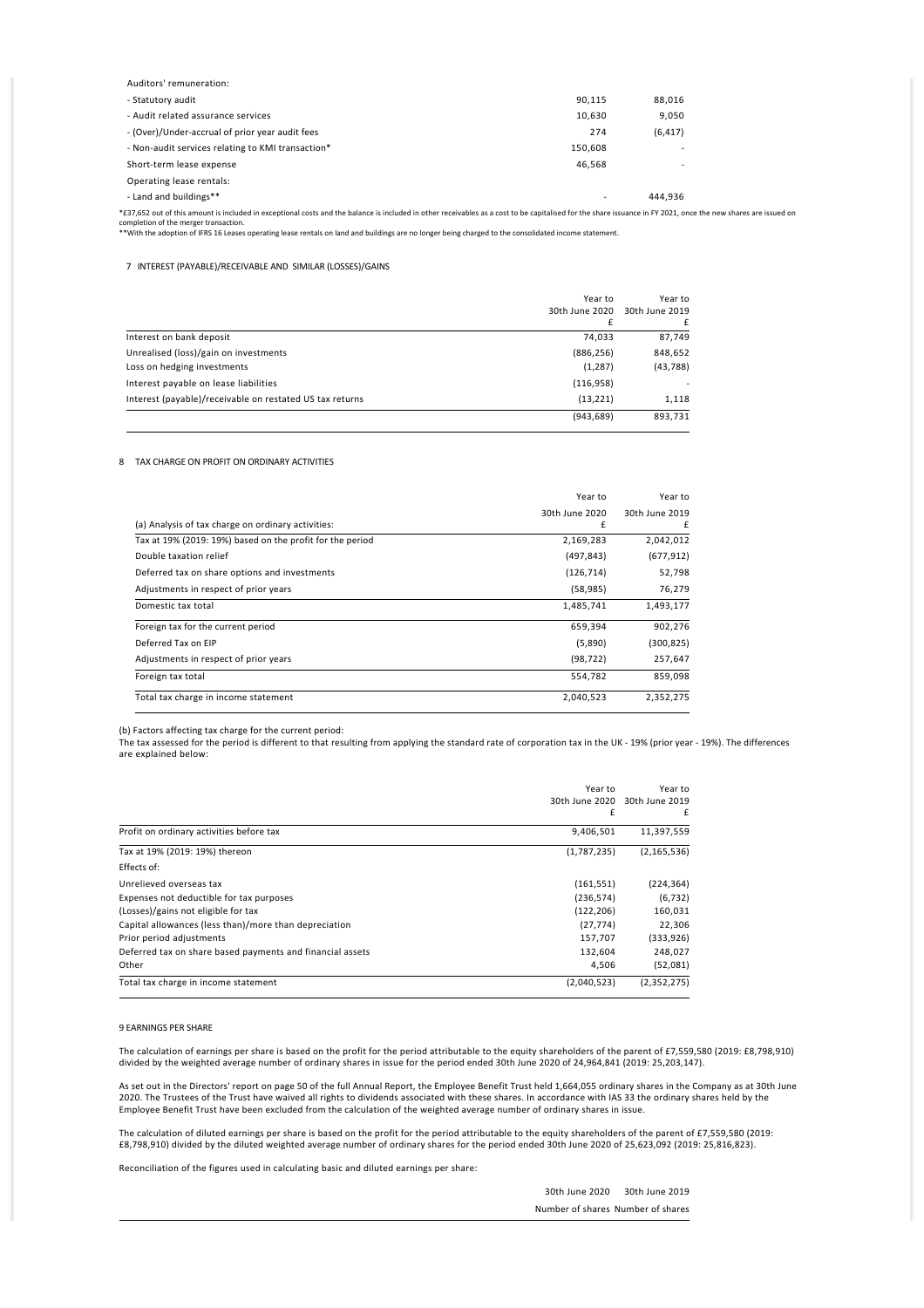| Weighted average number of shares - basic earnings per share   | 24.964.841 | 25.203.147 |
|----------------------------------------------------------------|------------|------------|
| Effect of dilutive potential shares - share options            | 68.082     | 84.514     |
| Effect of share awards under the EIP                           | 590.169    | 529.162    |
| Weighted average number of shares - diluted earnings per share | 25.623.092 | 25.816.823 |

10 SHARE CAPITAL

|                                                                             | 30th June 2020 | 30th June 2019 |
|-----------------------------------------------------------------------------|----------------|----------------|
| Group and Company                                                           |                |                |
| Allotted, called up and fully paid                                          |                |                |
| At start of period 26,560,707 (2019: 26,861,707) Ordinary shares of 1p each | 265.607        | 268.617        |
| Shares repurchased and cancelled Nil (2019: 301,000)                        |                | (3,010)        |
| At end of period 26,560,707 (2019: 26,560,707) Ordinary shares of 1p each   | 265.607        | 265.607        |

The share capital represents the nominal value of shares that have been issued. Fully paid ordinary shares carry one vote per share and carry a right to dividends.

11 DIVIDEND

|                                              | 30th June 2020 30th June 2019 |            |  |
|----------------------------------------------|-------------------------------|------------|--|
|                                              | £                             |            |  |
| Dividends paid:                              |                               |            |  |
| Interim dividend of 10p per share (2019: 9p) | 2,488,116                     | 2,270,070  |  |
| Special dividend nil per share (2019: 13.5p) |                               | 3,405,105  |  |
| Final dividend in respect of year ended:     |                               |            |  |
| 30th June 2019 of 18p per share (2018: 18p)  | 4,504,979                     | 4,543,653  |  |
|                                              | 6,993,095                     | 10,218,828 |  |

A final dividend of 20p per share has been proposed, payable on 30th October 2020, subject to shareholder approval, to shareholders who are on the register of members on 9th October 2020.

### 12 FINANCIAL INSTRUMENTS

The Group's financial assets include cash and cash equivalents, investments and other receivables. Its financial liabilities include accruals and other payables.<br>The fair value of the Group's financial assets and liabiliti

(i) Financial instruments by category

The tables below show the Group and Company's financial assets and liabilities as classified under IFRS 9 Financial Instruments:

| Group                                         |                         |                |            |  |  |
|-----------------------------------------------|-------------------------|----------------|------------|--|--|
|                                               | Assets at fair value    |                |            |  |  |
|                                               | <b>Financial assets</b> | through        |            |  |  |
| 30th June 2020                                | at amortised cost       | profit or loss | Total      |  |  |
| Assets as per statement of financial position | f                       | £              | f          |  |  |
| Other non-current financial assets            |                         | 3,994,727      | 3,994,727  |  |  |
| Trade and other receivables                   | 5,441,340               |                | 5,441,340  |  |  |
| Cash and cash equivalents                     | 14,594,333              |                | 14,594,333 |  |  |
| Total                                         | 20,035,673              | 3,994,727      | 24,030,400 |  |  |

|                                                    | <b>Financial liabilities</b><br>at amortised cost<br>£ | Liabilities at<br>fair value<br>through |           |
|----------------------------------------------------|--------------------------------------------------------|-----------------------------------------|-----------|
|                                                    |                                                        | profit or loss                          | Total     |
|                                                    |                                                        |                                         |           |
| Liabilities as per statement of financial position |                                                        | £                                       | £         |
| Trade and other payables                           | 5,472,692                                              | 18,063                                  | 5,490,755 |
| Current lease liabilities                          | 406,179                                                |                                         | 406,179   |
| Other non-current liabilities                      | 1,552,219                                              |                                         | 1,552,219 |
| Total                                              | 7,431,090                                              | 18,063                                  | 7,449,153 |

| 30th June 2019<br>Assets as per statement of financial position | Financial assets at<br>amortised cost<br>£ | value through<br>profit or loss<br>£ | Available-<br>for-sale<br>f | Total<br>f |
|-----------------------------------------------------------------|--------------------------------------------|--------------------------------------|-----------------------------|------------|
| Other financial assets                                          |                                            | 126,754                              |                             | 126,754    |
| Other non-current financial assets                              | ۰                                          | 7,699,491                            |                             | 7,699,491  |
| Trade and other receivables                                     | 5,260,536                                  |                                      |                             | 5,260,536  |
| Cash and cash equivalents                                       | 13,813,089                                 |                                      |                             | 13,813,089 |
| Total                                                           | 19,073,625                                 | 7,826,245                            |                             | 26,899,870 |

| Liabilities at | Financial      |
|----------------|----------------|
| fair value     | liabilities at |
| through        | amortised      |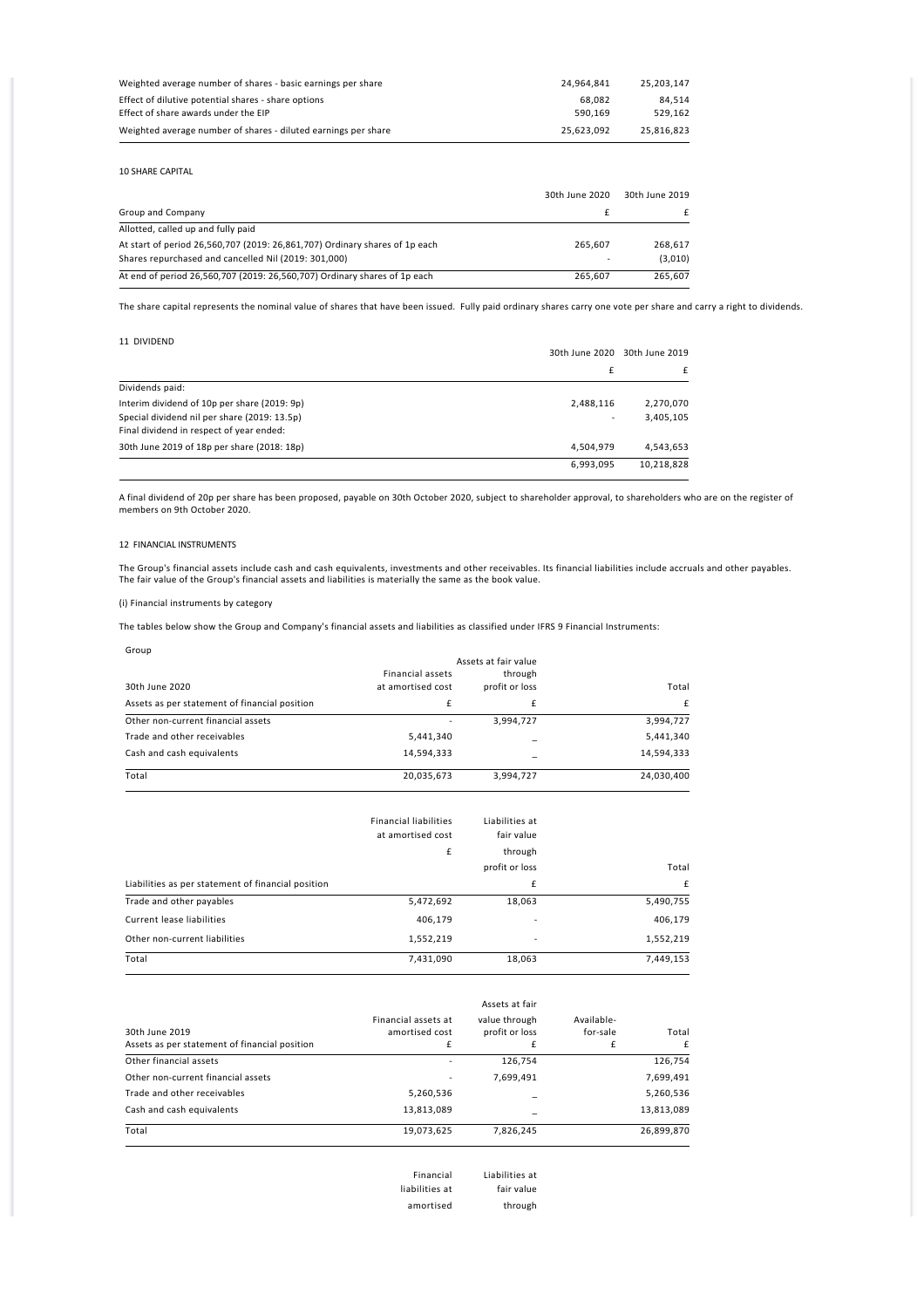|                                                    | cost      | profit or loss | Total     |
|----------------------------------------------------|-----------|----------------|-----------|
| Liabilities as per statement of financial position |           |                |           |
| Trade and other payables                           | 5,538,759 | 95.917         | 5.634.676 |
| Total                                              | 5,538,759 | 95.917         | 5,634,676 |

| Company                                       |                 |                     |                          |            |
|-----------------------------------------------|-----------------|---------------------|--------------------------|------------|
|                                               |                 |                     | Assets at fair           |            |
|                                               | Investment      | Financial<br>assets | value through            |            |
| 30th June 2020                                | in subsidiaries | at amortised        | profit or loss           | Total      |
|                                               |                 | cost                |                          |            |
| Assets as per statement of financial position | f               | £                   | f                        | f          |
| Other financial assets                        | 1,283,481       | 1,960,169           | 1,781,732                | 5,025,382  |
| Trade and other receivables                   | ٠               | 11,321,019          | $\overline{\phantom{a}}$ | 11,321,019 |
| Cash and cash equivalents                     | ۰               | 213,510             | $\overline{\phantom{a}}$ | 213,510    |
|                                               |                 |                     |                          |            |

| Total | 1,283,481 | 13,494,698 | 1,781,732      | 16,559,911    |
|-------|-----------|------------|----------------|---------------|
|       |           |            | Financial      | Liabilities   |
|       |           |            | liabilities at | at fair value |

|                                                    | amortised | through        |           |
|----------------------------------------------------|-----------|----------------|-----------|
|                                                    | cost      | profit or loss | Total     |
| Liabilities as per statement of financial position | £         | £              | f         |
| Trade and other payables                           | 5,366,290 | ٠              | 5,366,290 |
| Current lease liabilities                          | 168,367   | ۰              | 168,367   |
| Other non-current liabilities                      | 1,279,729 | ۰              | 1,279,729 |
| Total                                              | 6,814,386 |                | 6,814,386 |

|                                               |                |                                                                  | Assets at fair                  |                        |            |
|-----------------------------------------------|----------------|------------------------------------------------------------------|---------------------------------|------------------------|------------|
| 30th June 2019                                |                | Investment Financial assets<br>in subsidiaries at amortised cost | value through<br>profit or loss | Available-<br>for-sale | Total      |
| Assets as per statement of financial position | £              |                                                                  | £<br>£                          | £                      | £          |
| Other financial assets                        | 1,203,749      | 3,964,813                                                        | 126,754                         |                        | 5,295,316  |
| Trade and other receivables                   | ٠              | 8,656,208                                                        |                                 |                        | 8,656,208  |
| Cash and cash equivalents                     |                | 146,836                                                          |                                 |                        | 146,836    |
| Total                                         | 1,203,749      | 12,767,857                                                       | 126,754                         |                        | 14,098,360 |
|                                               | Financial      |                                                                  | Liabilities at                  |                        |            |
|                                               | liabilities at |                                                                  | fair value                      |                        |            |
|                                               | amortised      |                                                                  | through                         |                        |            |
|                                               | cost           |                                                                  | profit or loss                  |                        | Total      |

| Liabilities as per statement of financial position |           |           |
|----------------------------------------------------|-----------|-----------|
| Trade and other payables                           | 4.438.268 | 4.438.268 |
| Total                                              | 4.438.268 | 4.438.268 |

(ii) Fair value measurements recognised in the statement of financial position

The following table provides an analysis of financial instruments that are measured subsequent to initial recognition at fair value, grouped into levels 1 to 3 based on the degree to which the fair value is observable.

• Level 1: fair value derived from quoted prices (unadjusted) in active markets for identical assets and liabilities.

• Level 2: fair value derived from inputs other than quoted prices included within level 1 that are observable for the assets or liability, either directly (i.e. as prices) or indirectly (i.e. derived from prices). • Level 3: fair value derived from valuation techniques that include inputs for the asset or liability that are not based on observable market data.

The fair values of the financial instruments are determined as follows:

- ‐ Investments for hedging purposes are valued using the quoted bid price and shown under level 1.
- Investments in own funds are determined with reference to the net asset value (NAV) of the fund. Where the NAV is a<br>quoted price the fair value is shown under level 1, where the NAV is not a quoted price the fair value is
- level 2.
- ‐ Forward currency trades are valued using the forward exchange bid rates and are shown under level 2. ‐ Unlisted equity securities are valued using the net assets of the underlying companies and are shown under level 3.

The level within which the financial asset or liability is classified is determined based on the lowest level of significant input to the fair value measurement.

| Group<br>30th June 2020                          |           | Level 2   | Level 3 | Total<br>£ |
|--------------------------------------------------|-----------|-----------|---------|------------|
|                                                  | Level 1   |           |         |            |
|                                                  |           |           |         |            |
| Investment in other non-current financial assets | 2.212.986 | 1,781,741 |         | 3.994.727  |
| Total                                            | 2,212,986 | 1,781,741 |         | 3.994.727  |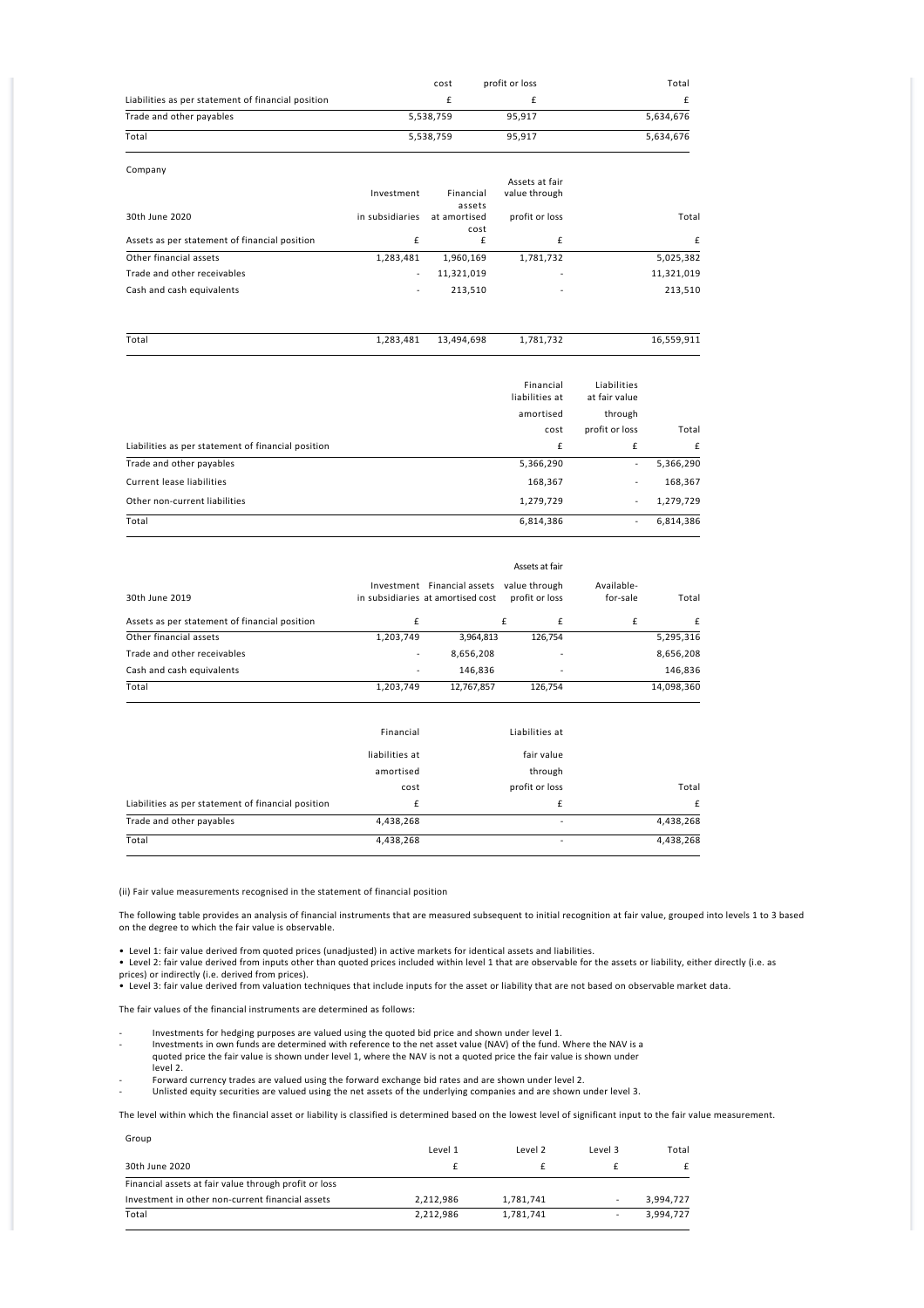| Financial liabilities at fair value through profit or loss                            |                          |              |              |            |
|---------------------------------------------------------------------------------------|--------------------------|--------------|--------------|------------|
| Forward currency trades                                                               |                          | 18,063       |              | 18,063     |
| Total                                                                                 |                          | 18,063       |              | 18,063     |
|                                                                                       | Level 1                  | Level 2      | Level 3      | Total      |
| 30th June 2019                                                                        | £                        | £            | £            | £          |
| Financial assets at fair value through profit or loss                                 |                          |              |              |            |
| Investment in other financial assets                                                  | 126,754                  |              |              | 126,754    |
| Investment in other non-current financial assets                                      | 7,655,016                | 44,475       |              | 7,699,491  |
| Total                                                                                 | 7,781,770                | 44,475       | $\bar{a}$    | 7,826,245  |
| Financial liabilities at fair value through profit or loss<br>Forward currency trades |                          | 95,917       |              | 95,917     |
| Total                                                                                 |                          | 95,917       |              | 95,917     |
| Company                                                                               |                          |              |              |            |
| 30th June 2020                                                                        | Level 1<br>£             | Level 2<br>£ | Level 3<br>£ | Total<br>£ |
| Investment in own funds                                                               | $\overline{\phantom{a}}$ | 1,781,741    | $\sim$       | 1,781,741  |
| Total                                                                                 | $\blacksquare$           | 1,781,741    | $\bar{a}$    | 1,781,741  |
| 30th June 2019                                                                        | Level 1<br>£             | Level 2<br>£ | Level 3<br>£ | Total<br>£ |
| Financial assets at fair value through profit or loss                                 |                          |              |              |            |
| Investment in other financial assets                                                  | 126,754                  |              |              | 126,754    |
| Investment in own funds                                                               |                          | 3,964,813    |              | 3,964,813  |
| Total                                                                                 | 126,754                  | 3,964,813    | $\bar{a}$    | 4,091,567  |

### Level 3

### Level 3 assets as at 30th June 2020 are nil (2019: nil).

The Fund establishes valuation processes and procedures to ensure that the valuation techniques for investments that are categorised within Level 3 of the fair value hierarchy are fair, consistent, and verifiable. The Group is responsible for overseeing the implementation of the valuation policies and procedures, which includes the valuation process of the Fund's Level 3 investments.

As the Group gained a significant investor in the EM REIT fund, this entity is not being consolidated in our books as at the year end. At the Group level this has the effect of changing the level in which we report this in the current year from Level 1 to Level 2, although still as a financial asset at fair value through profit or loss.

Where there is an impairment in the investment in own funds, the loss is reported in the income statement. No impairment was recognised during the period or the preceding year.

The fair value gain on the forward currency trades is offset in the income statement by the foreign exchange losses on other currency assets and liabilities held during the period and at the period end. The net profit reported for the period is £29,935 (2019: net loss £143,082).

#### (iii) Foreign currency risk

Almost all of the Group's revenues, and a significant part of its expenses, are denominated in currencies other than sterling, principally US dollars. These revenues are derived from fee income which is based upon the net asset value of accounts managed, and have the benefit of a natural hedge by reference to the underlying currencies in which investments are held. Inevitably, debtor and creditor balances arise which in turn give rise to currency exposure.

The Group assesses its hedging requirements and executes forward foreign exchange transactions so as to substantially reduce the Group's exposure to currency market movements. The level of forward currency hedging is such as is judged by the Directors to be consistent with market conditions.

As at 30th June 2020, the Group had net asset balances of US\$6,820,219 (2019: US\$6,901,890), offset by forward sales totalling US\$5,000,000 (2019: US\$6,750,000). Other significant net asset balances were C\$503,545 (2019: C\$493,721), and net liability balances of AED110,217 (2019: net assets AED195,544), and SGD176,699 (2019: net assets SGD120,583).

Had the US dollar strengthened or weakened against sterling as at 30th June 2020 by 10%, with all other variables held constant, the Group's net assets would<br>have increased or decreased (respectively) by less than 3%, beca

#### (iv) Market risk

Changes in market prices, such as foreign exchange rates and equity prices will affect the Group's income and the value of its investments.

Where the Group holds investments in its own funds categorised as unlisted investments, the market price risk is managed through diversification of the portfolio. A 10% increase or decrease in the price level of the funds' relevant benchmarks, with all other variables held constant, would result in an increase or decrease of approximately £0.2 million in the value of the investments and profit before tax.

The Group's International REIT fund has been consolidated as a controlled entity, and therefore the securities held by the fund are reported in the consolidated statement of financial position under investments. At 30th June 2020, all those securities were listed on a recognised exchange. A 10% increase or decrease in the price level of the securities would result in a gain or loss respectively of approximately £0.2 million, of which 93% would be attributable to the Group and 7% to the non‐controlling interest.

The Group is also exposed to market risk indirectly via its funds under management, from which its fee income is derived. To hedge against potential losses in fee income, the Group may look to invest in securities or derivatives that should increase in value in the event of a fall in the markets. The purchase and sale of these securities are subject to limits established by the Board and are monitored on a regular basis. The investment management and settlement functions are totally segregated.

The loss from hedging recognised in the Group income statement for the period is £1,287 (2019: £43,788).

#### (v) Credit risk

The majority of debtors relate to management fees due from funds and segregated account holders. As such the Group is able to assess the credit risk of these debtors as minimal. For other debtors a credit evaluation is undertaken on a case by case basis.